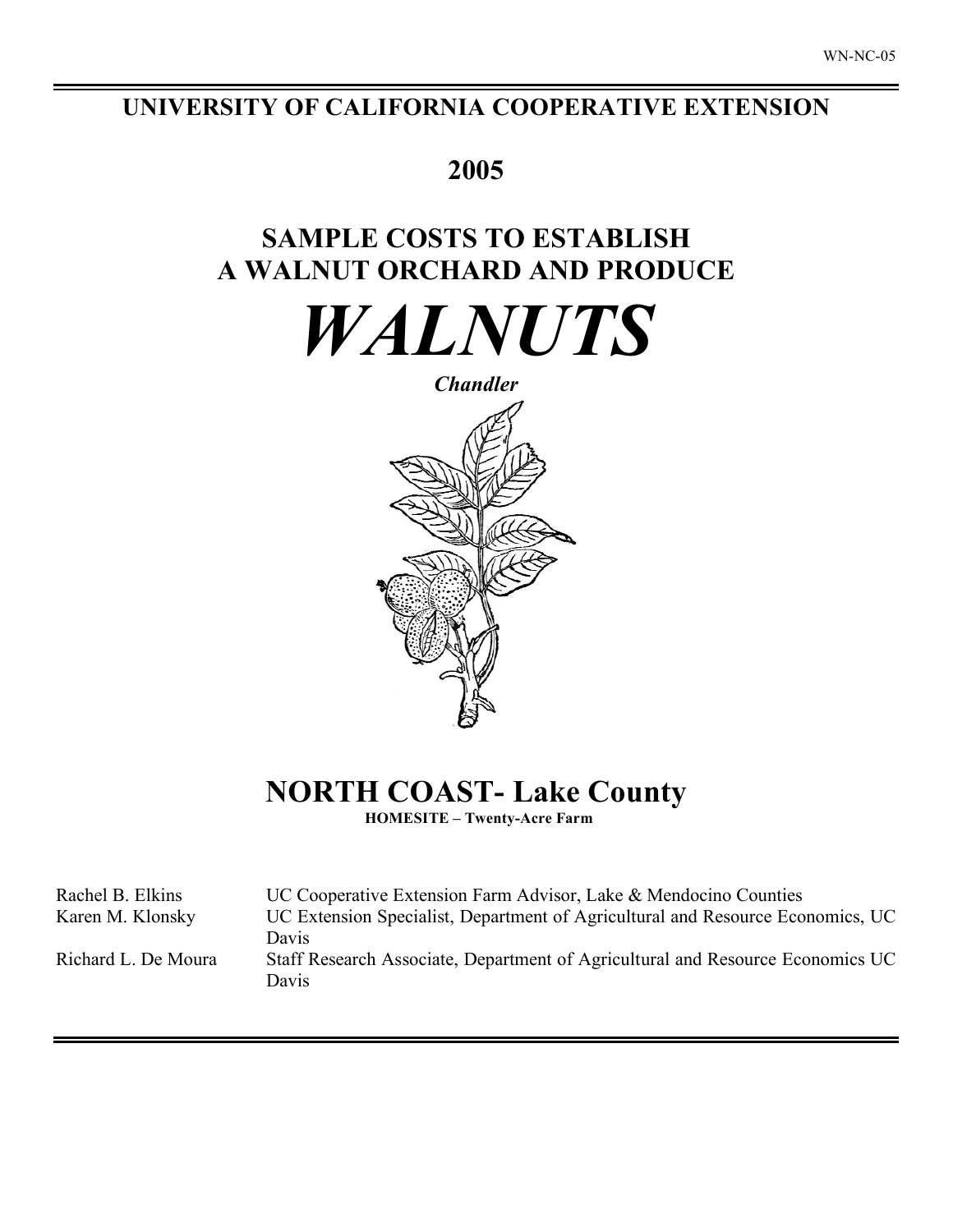### **UNIVERSITY OF CALIFORNIA COOPERATIVE EXTENSION**

### **SAMPLE COSTS TO ESTABLISH a WALNUT ORCHARD and PRODUCE WALNUTS NORTH COAST –Lake County 2005**

### **CONTENTS**

| Table 6. WHOLE FARM EQUIPMENT, INVESTMENT, AND BUSINESS OVERHEAD COSTS 16 |  |
|---------------------------------------------------------------------------|--|
|                                                                           |  |
|                                                                           |  |
|                                                                           |  |

### **INTRODUCTION**

Sample costs to establish a walnut orchard and produce walnuts on 20-acres purchased as a home site in the North Coast – Lake County are presented in this study. This study is intended as a guide only, and can be used to make production decisions, determine potential returns, prepare budgets and evaluate production loans. Practices described are based on production practices considered typical for the crop and area, but will not apply to every farm. Sample costs for labor, materials, equipment and custom services are based on current figures. A blank column, "*Your Costs*", in Tables 2 and 3 is provided to enter your farming costs.

The hypothetical farm operation, production practices, overhead, and calculations are described under the assumptions. For additional information or an explanation of the calculations used in the study call the Department of Agricultural and Resource Economics, University of California, Davis, (530) 752-3589 or your local UC Cooperative Extension office.

Sample Cost of Production Studies for many commodities are available and can be requested through the Department of Agricultural and Resource Economics, UC Davis, (530) 752-1515. Current studies can be obtained from selected county UC Cooperative Extension offices or downloaded from the department website at http://coststudies.ucdavis.edu.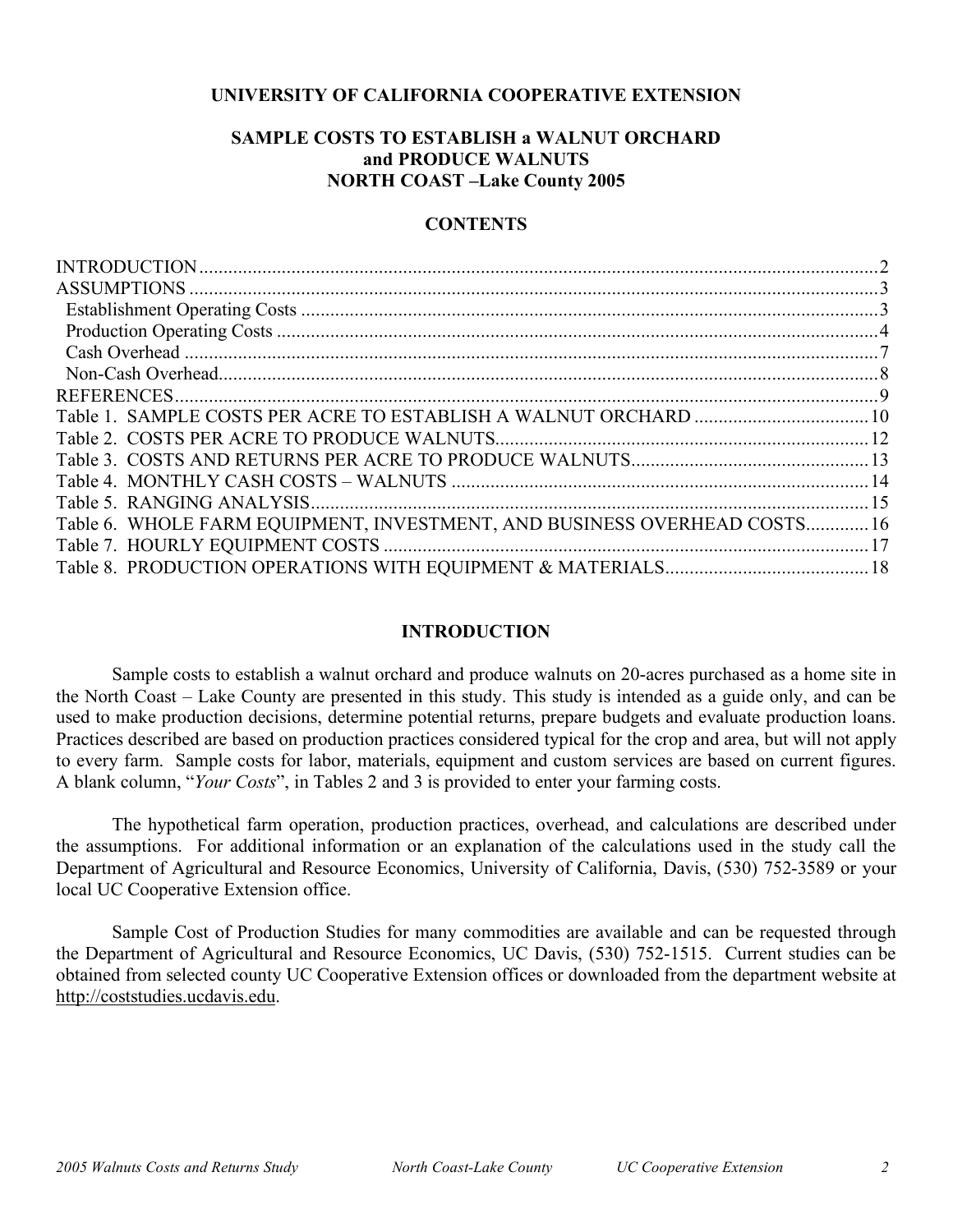### **ASSUMPTIONS**

The following assumptions refer to tables 1 to 8 and pertain to sample costs to establish a walnut orchard and produce walnuts on a twenty-acre home site in the North Coast – Lake County. Practices described represent production practices and materials considered typical of a well-managed orchard in the region. The costs, materials, and practices shown in this study will not be applicable to all situations. Establishment and cultural practices vary by grower and the differences can be significant. For further cultural practice information, see UC publication *Walnut Production Manual* (publication 3373)*.* The practices and inputs used in the cost study serve as a guide only. **The use of trade names and cultural practices in this report does not constitute an endorsement or recommendation by the University of California nor is any criticism implied by omission of other similar products or cultural practices.**

Farm. The hypothetical farm consists of 20 contiguous acres purchased for a home site. Walnuts are established on 19 acres. The homesite and other buildings are established on one acre. The owner farms the orchard, but the main income is from off-farm sources.

### **Establishment Operating Costs** Table 1

**Site Preparation.** A custom operator rips the ground in two directions, two to three-feet deep, to break up underlying hardpan and open the soil for good root development. The grower discs twice to break up clods, and then floats twice to level and smooth the surface. All operations that prepare the orchard for planting are done in the year prior to planting, but costs are shown in the first year.

**Trees.** Chandler, a late leafing English walnut variety is planted in this study. A late-leafing cultivar is assumed to be more likely to avoid exposure to frost and to reduce walnut blight and management costs. Paradox is the recommended rootstock in new plantings. The variety planted determines spacing. In this study, the 5/8 inch 2 year old nursery-grafted trees are planted on 16 X 28 foot spacing, 97 trees per acre. Although not shown in this study, tree costs may be reduced nearly one-half by planting Paradox seedling rootstock on the farm and grafting in place in the same or next season. The life of the orchard at planting is estimated to be 35 years.

**Planting.** Planting by the grower starts in the spring with surveying, marking the tree sites with a small stake, digging holes, planting, topping, and staking trees. Trees are painted white for sunburn protection. The grower rents a PTO driven auger to make the tree holes. In the second year, 4% of the orchard or four trees per acre are replanted. Table A. Applied N

**Fertilization.** Nitrogen is the major nutrient required for tree growth and optimum yields, but some locations may require additional nutrients. Beginning in the second year, nitrogen fertilizer is applied in liquid form as UN 32 through the irrigation system. Projected annual rates of actual N are shown in Table A. In the sixth year and every third year thereafter, leaf samples are taken to determine actual nutrient requirements. One third of the cost is charged to the orchard each year.

|                    | л        |  |  |  |  |  |
|--------------------|----------|--|--|--|--|--|
| Table A. Applied N |          |  |  |  |  |  |
|                    | Actual N |  |  |  |  |  |
| Year               | lbs/acre |  |  |  |  |  |
| 1                  | 0        |  |  |  |  |  |
| 2                  | 50       |  |  |  |  |  |
| 3                  | 50       |  |  |  |  |  |
| $\overline{4}$     | 50       |  |  |  |  |  |
| 5                  | 50       |  |  |  |  |  |
| 6                  | 60       |  |  |  |  |  |
| 7                  | 75       |  |  |  |  |  |
| 8                  | 100      |  |  |  |  |  |
| 9                  | 125      |  |  |  |  |  |
| 10                 | 150      |  |  |  |  |  |

**Pruning.** Pruning and training begins in the first year, when the central leader that forms the trunk is selected and tied to the stake. Dormant pruning during the

second and third year develops the scaffolds originating from the main trunk. In the fourth through eighth year, heading cuts are made to remove a portion of the current year's growth. The prunings are placed in the row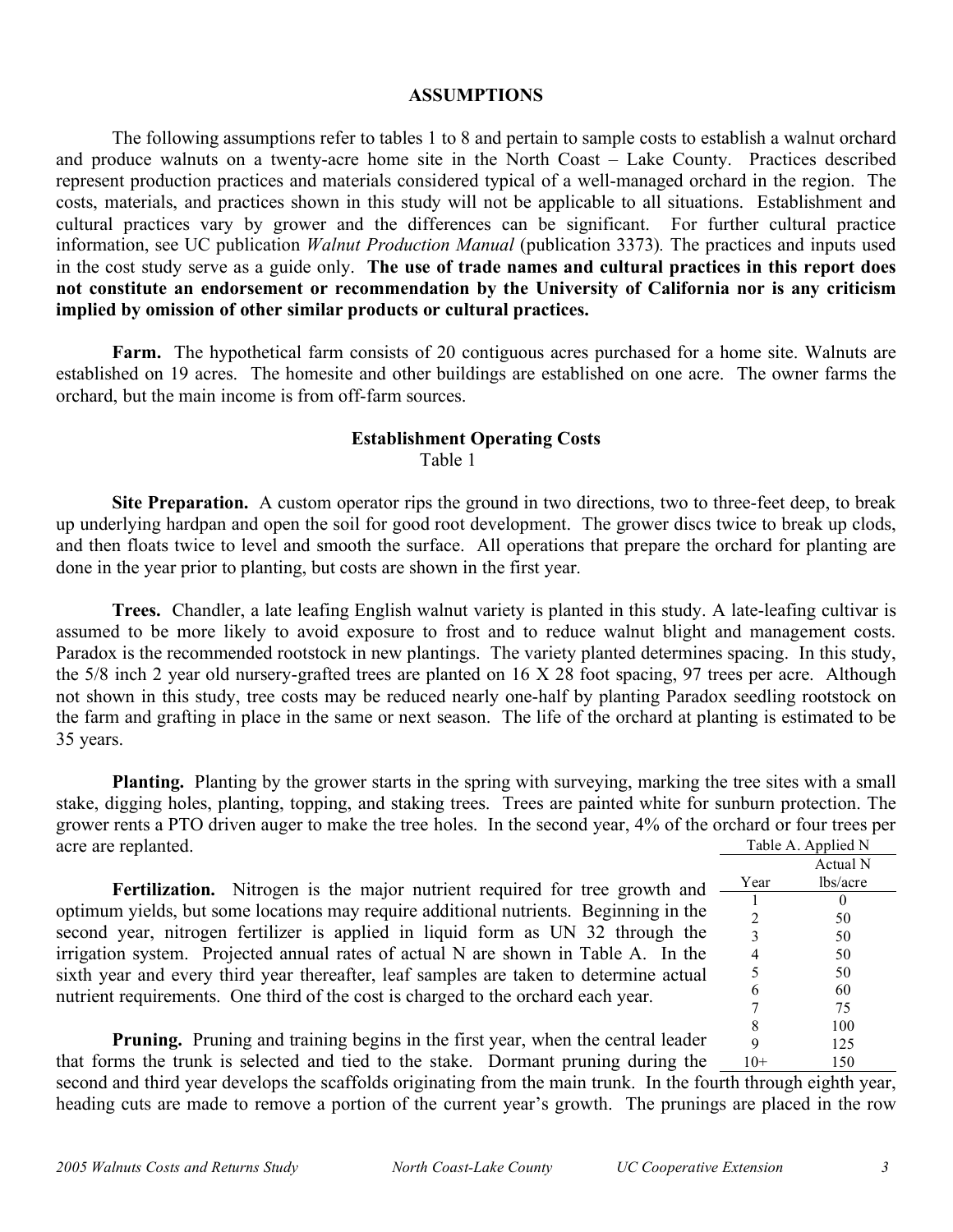middles and chopped during the first discing during the first four years. Subsequently, the prunings are pushed to edge of the field, then stacked and burned.

**Irrigation.** Price per acre-foot of water will vary by grower depending on power source, well characteristics, and irrigation district. In this study, water is calculated to cost \$45.12 per acre-foot or \$3.76 per acre-inch. No assumption is made about effective rainfall. The water applied to the orchard is shown in Table B**.**

| Table B. Applied Water |           |
|------------------------|-----------|
| Year                   | acin/year |
| 1-4                    | 12        |
| $5-9$                  | 15        |
| $10+$                  | 24        |

**Pest Management.** The pesticides and rates mentioned in this cost study are listed in *UC Integrated Pest Management Guidelines, Walnuts.* See the Integrated Pest Management (IPM) website for other materials available.

*Weeds*. Weed pressure, materials and application timing can vary each season. In this study, the tree row is sprayed in January prior to planting with preemergence (Goal) and contact (Roundup) herbicides. Inseason sprays using Roundup are applied to the tree row in July. Winter strip sprays (Roundup and Goal) are applied during the dormant period (January) beginning in year two. The row middles are mowed or disced five times. In the first two years, the grower makes three passes per middle and in subsequent years two passes. An alternative non-tillage approach utilizes herbicides sprayed in the tree row.

*Diseases*. During the establishment years, disease control for walnut blight is minimal. Beginning in the sixth year, a copper fungicide (Kocide) is applied once in April. Materials are not applied at full rate on the young trees, resulting in lower costs.

*Insects.* Walnut husk fly (WHF) is assumed to reach treatment levels by the sixth year. Four applications of Success and Nu Lure Insect bait are applied by the grower; once in July and September and twice in August. The materials are applied using the ATV with sprayer and wand. Several other materials are available for WHF, contact your PCA or farm advisor.

*Rodents.* Squirrels can be a menace in the orchard, especially in producing orchards, by eating and storing the nuts. In this study, treatment begins in the fifth year or the year prior to crop production. The squirrels are baited from March to December.  $Table C. An$ 

| squirrers are banculation ividient to December.                                         |       | Table C. Annual Y leigs |  |
|-----------------------------------------------------------------------------------------|-------|-------------------------|--|
|                                                                                         |       | Dry Inshell             |  |
| Depending upon variety, harvest starts in the fifth or sixth<br>Harvest.                | Year  | lb/acre                 |  |
| establishment year (sixth year in this study). A custom operator mechanically shakes,   | O     | <b>200</b>              |  |
|                                                                                         |       | 400                     |  |
| sweeps and picks up the nuts. Depending upon the yield and to save costs, the first     | 8     | 800                     |  |
| and possibly the second crop may be mechanically shaken by a custom operator, and       |       | 2,000                   |  |
| then the walnuts picked up by hand and put into a bin. Yield maturity is reached in the | 10    | 4,000                   |  |
| eleventh year. Estimated yields are shown in Table C.                                   | $11+$ | 5,000                   |  |
|                                                                                         |       |                         |  |

### **Production Operating Costs**

Tables  $2 - 8$ 

**Pruning.** The trees are pruned during the winter months (January) to open the canopy, maintain healthy buds, lower tree height, and to remove dead and undesired limbs. Prunings are placed in the row middles, pushed to the edge of the field using a tractor with forks to push the prunings into a stack, afterwhich they are burned. A burn permit is required for which there is a cost. The current cost (not included in the study) for Lake County is \$20 for the permit.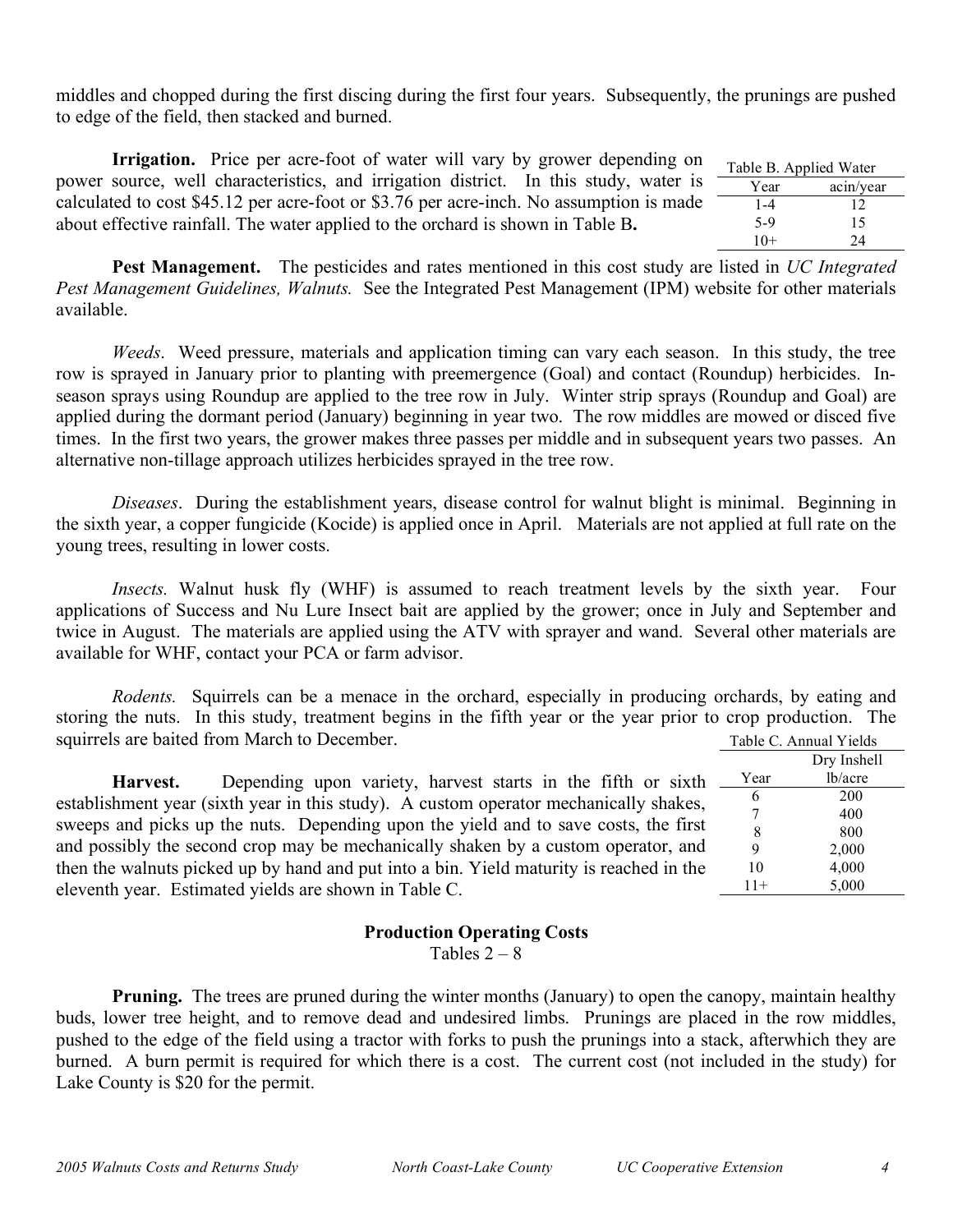**Fertilization.** Tree nutrient status is determined from leaf samples taken in July. Samples are taken every third year, therefore one-third of the cost is charged to the orchard each year. Nitrogen at 150 pounds per acre is applied through the irrigation system in June.

**Irrigation.** The crop uses 24-acre inches of water, which the grower applies. No assumption is made about effective rainfall. Irrigation through the sprinkler system begins in late June with an average of six-inches applied each time. Two irrigations are applied in July and one in August.

**Pest Management.** The pesticides and rates mentioned in this cost study are listed in *UC Integrated Pest Management Guidelines, Walnuts.* For more information on other pesticides available, pest identification, monitoring, and management visit the UC IPM website at www.ipm.ucdavis.edu. Adjuvants are recommended for use with many pesticides for effective control, but the adjuvants and their costs are not included in this study. Pesticide costs may vary by location, brand, and grower volume. Pesticide costs in this study are taken from a single dealer and shown as full retail.

*Pest Control Adviser.* Written recommendations are required for many pesticides and are made by licensed pest control advisors (PCA). In addition, the PCA monitors the field for pests and nutrition. Growers may hire private PCAs or receive the service as part of a service agreement with an agricultural chemical and fertilizer company. For information and pesticide use permits, contact the local county agricultural commissioner's office.

*Weeds***.** Weeds in mature orchards are controlled with the same chemicals and cultural practices as during the establishment years. Weeds are controlled in the tree row with winter and in-season strip sprays using preemergent/postemergent and contact herbicides. Goal and Roundup are applied in January (winter strip spray). Roundup is applied in July during the growing season (in-season strip spray). Row middles are disced five times from April through August. The grower makes two passes per middle with the eight foot disc.

*Insects.* Walnut Husk Fly (*Rhagoletis completa)* infestation can lead to shriveled and darkened kernels. The fly is controlled with an application of Success and Nu Lure Bait, once in July, twice in August, and once in September. The grower uses the ATV with sprayer and a hand wand to apply the material.

*Disease.* Walnut Blight (*Xanthomonas campestris* p.v. *juglandis)* is a spring disease that infects the nutlets and is the only disease treated in this study. One treatment with Kocide, a copper compound is applied in April.

*Rodents.* Ground squirrels feed on young nuts in the trees, as well as mature nuts on the ground or in the tree. They can also damage plastic irrigations lines by gnawing on them and their burrows can disrupt irrigation and cause erosion. In this study, the squirrels are baited once per month from March through December. Four bait traps holding three pounds of bait are placed around the orchard. It is assumed that the laborer or grower on an ATV checks and baits the traps, which takes one-hour each month.

**Harvest.** The crop is harvested in October by custom harvesters who shake, sweep, pick up, and haul the walnuts to the huller/dryer. Hand raking is needed to windrow walnuts missed by the sweeper. In this study, the grower does the hand raking and assumes two man-hours per acre. After drying, the walnuts are sold to processors. Harvesting costs are normally charged by the hour; but for this study, they are converted to per pound costs. Hulling and drying costs are charged on a per pound, dry-weight basis.

*Yields.* Yields are measured in clean, dry, in-shell tons or pounds per acre. The average yield based on grower data over the remaining years of the orchard is 5,000 pounds per acre.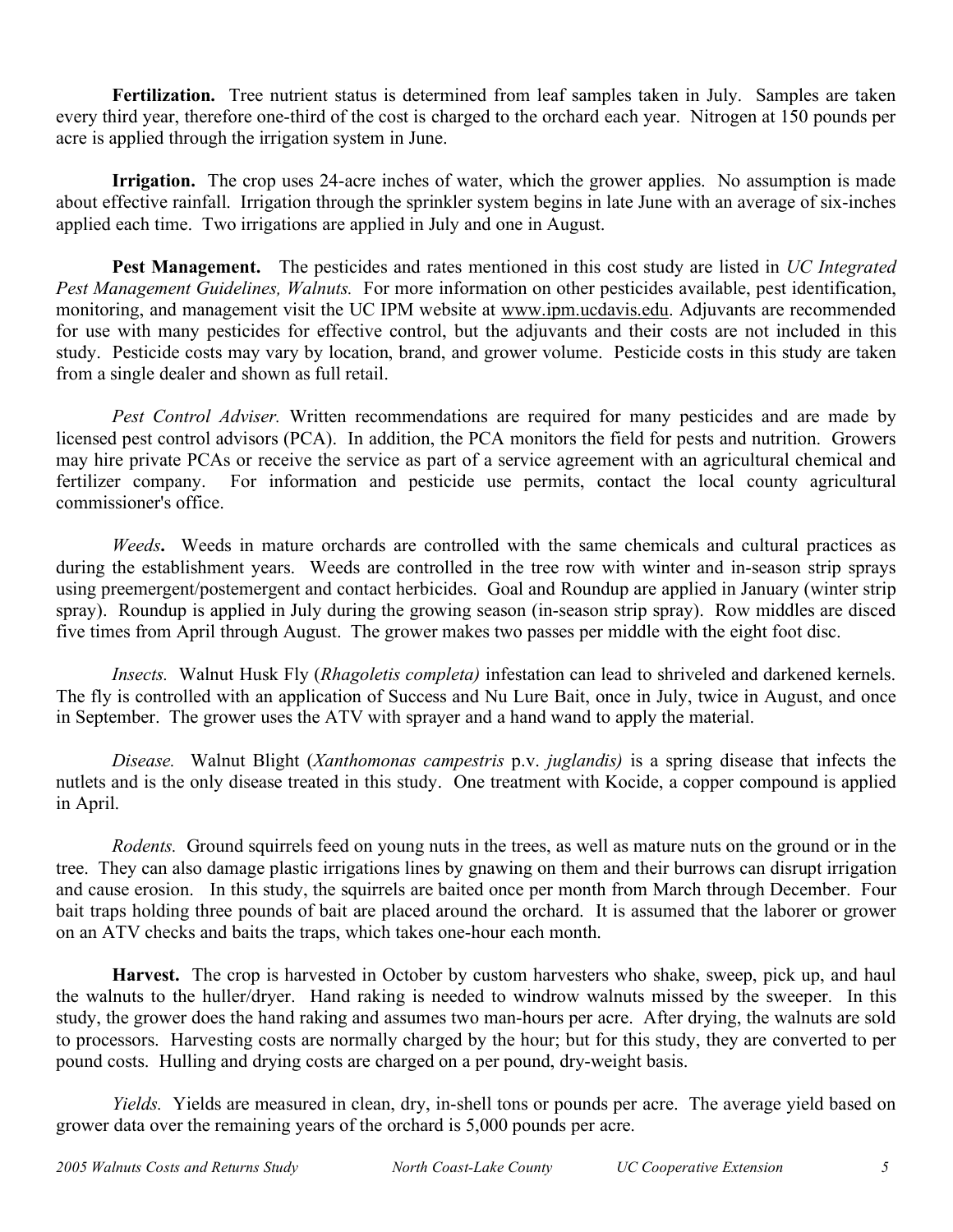*Returns.* Actual price depends on a number of factors such as demand, size of the state crop, variety, nut size, and quality. An estimated price based on the Lake County Agricultural Commissioner's Annual Crop Report of \$0.62 per pound is used in this study so that a ranging analysis for different yields and prices can be calculated.

*Assessments.* Under a state marketing order, the California Walnut Commission (CWC) collects mandatory assessment fees. These assessments are charged to the grower to pay for walnut marketing, advertising, and research programs. The CWC has a current fee of \$0.0088 per pound of dry in-shell nuts.

**Pickup/ATV.** Business mileage for the pickup is estimated at 2,500 total miles per year. The ATV is used to apply the walnut husk fly spray and is included in that cost. In addition, it is assumed that the grower uses the ATV three hours per acre per year to check the orchard and monitor the irrigation system.

Labor. Labor rates of \$14.30 per hour for machine operators and \$10.72 for general labor includes payroll overhead of 43%. The basic hourly wages are \$10.00 for machine operators and \$7.50 for general labor. The overhead includes the employers' share of federal and California state payroll taxes, workers' compensation insurance for orchard/fruit crops (code 0016), and a percentage for other possible benefits. Workers' compensation costs will vary among growers, but for this study the cost is based upon the average industry final rate as of January 5, 2005 (California Department of Insurance). Labor for operations involving machinery are 20% higher than the operation time given in Table 2 to account for the extra labor involved in equipment set up, moving, maintenance, work breaks, and field repair.

Wages for management are not included as a cash cost. Any return above total costs is considered a return to management and risk. However, growers wanting to account for management may wish to add a fee. The manager makes all production decisions including cultural practices, action to be taken on pest management recommendations, and labor.

**Equipment Operating Costs.** Repair costs are based on purchase price, annual hours of use, total hours of life, and repair coefficients formulated by American Society of Agricultural Engineers (ASAE). Fuel and lubrication costs are also determined by ASAE equations based on maximum Power Take Off (PTO) horsepower, and fuel type. Prices for on-farm delivery of diesel and gasoline are \$2.00 and \$2.25 per gallon, respectively. The cost includes a 2% local sales tax on diesel fuel and 8% sales tax on gasoline. Gasoline also includes federal and state excise tax, which are refundable for on-farm use when filing your income tax. The fuel, lube, and repair cost per acre for each operation in Table 2 is determined by multiplying the total hourly operating cost in Table 6 for each piece of equipment used for the selected operation by the hours per acre. Tractor time is 10% higher than implement time for a given operation to account for setup, travel and down time.

**Interest On Operating Capital.** Interest on operating capital is based on cash operating costs and is calculated monthly until harvest at a nominal rate of 7.65% per year. A nominal interest rate is the typical market cost of borrowed funds. The interest cost of post harvest operations is discounted back to the last harvest month using a negative interest charge.

**Risk**. The risks associated with producing and marketing walnuts are high. While this study makes every effort to model a production system based on typical, real world practices, it cannot fully represent financial, agronomic and market risks, which affect the profitability and economic viability.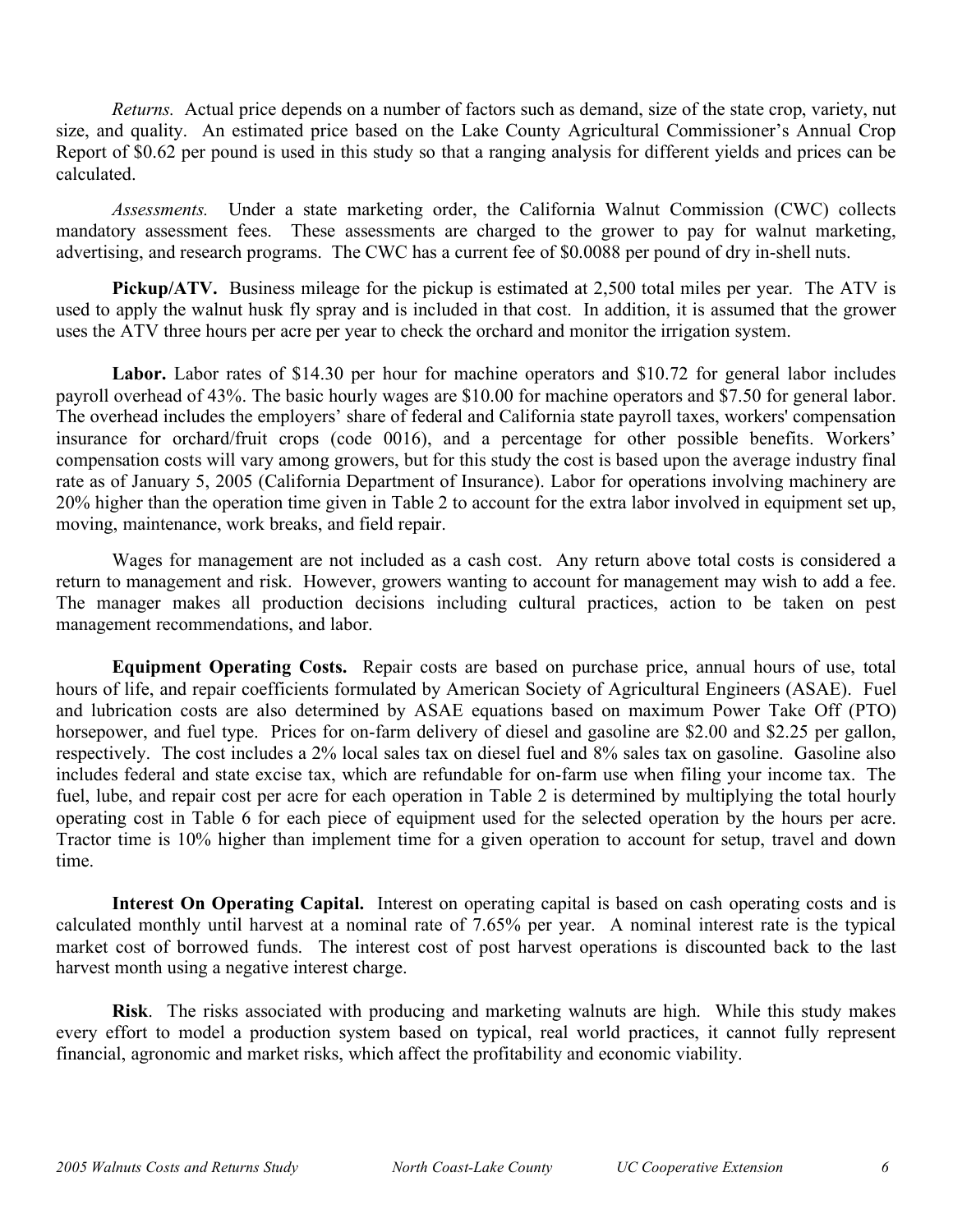### **Cash Overhead**

Cash overhead consists of various cash expenses paid out during the year that are assigned to the whole farm and not to a particular operation. These costs include property taxes, interest on operating capital, office expense, liability and property insurance, and equipment repairs.

**Property Taxes***.* Counties charge a base property tax rate of 1% on the assessed value of the property. In some counties, special assessment districts exist and charge additional taxes on property including equipment, buildings, and improvements. For this study, county taxes are calculated as 1% of the average value of the property. Average value equals new cost plus salvage value divided by 2 on a per acre basis.

**Insurance***.* Insurance for farm investments varies depending on the assets included and the amount of coverage. Property insurance provides coverage for property loss and is charged at 0.69% of the average value of the assets over their useful life. Liability insurance covers accidents on the 20-acre farm and costs \$429 for the entire farm. Small hobby farms may have additional insurance costs.

**Office Expense.** Office and business expenses are estimated at \$125 per producing acre or \$2,375 per farm. These expenses include office supplies, telephones, bookkeeping, accounting, legal fees, shop utilities and miscellaneous administrative costs.

**Sanitation Services.** Sanitation services provide single portable toilets, washbasins, soap, and towels for the orchard and cost the farm \$150 per month. The monthly service charge is an average of four to six California sanitation companies and locations. The cost includes delivery and three months of weekly service. The sanitation costs are estimated and not based on any specific data. Growers using contract labor may not have a cost because many labor contractors provide their own sanitation facilities.

**Establishment Cost.** Costs to establish the orchard are used to determine the non-cash overhead expenses, capital recovery, and interest on investment for the production years. The establishment cost is the sum of cash costs for land preparation, planting, trees, production expenses, and cash overhead for growing walnut trees through the first year nuts are harvested less returns from production. The *Accumulated Net Cash Cost* in the sixth year shown in Table 1 represents the establishment cost per acre. For this study, the cost is \$7,056 per acre or \$134,064 for the 19-acre orchard. Establishment cost is amortized beginning in the seventh year over the remaining 29 years of production.

**Supervisor/Management Salaries.** Wages for management are not included as a cash cost. Any return above total costs is considered a return to management and risk.

**Investment Repairs.** Costs are calculated as 2% of the purchase price on investments listed in Table 6, except for orchard establishment which is 0.5% to account for orchard maintenance such a tree replacement.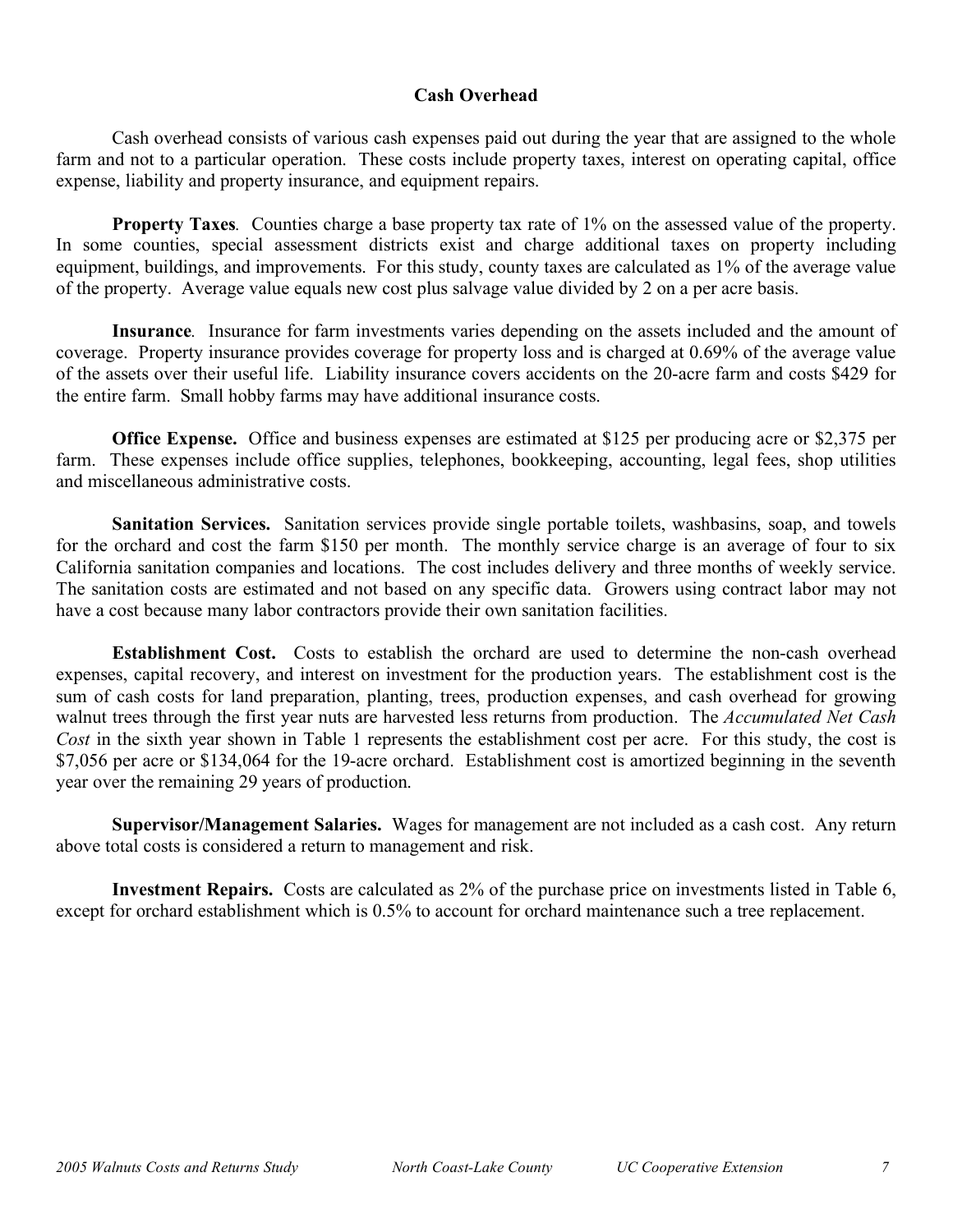### **Non-cash Overhead (Investments)**.

Non-cash overhead is calculated as the capital recovery cost for equipment and other farm investments.

*Capital Recovery Costs*. Capital recovery cost is the annual depreciation and interest costs for a capital investment. It is the amount of money required each year to recover the difference between the purchase price and salvage value (unrecovered capital). It is equivalent to the annual payment on a loan for the investment with the down payment equal to the discounted salvage value. This is a more complex method of calculating ownership costs than straight-line depreciation and opportunity costs, but more accurately represents the annual costs of ownership because it takes the time value of money into account (Boehlje and Eidman). The formula for the calculation of the annual capital recovery costs is ((Purchase Price – Salvage Value) x Capital Recovery Factor) + (Salvage Value x Interest Rate).

*Salvage Value*. Salvage value is an estimate of the remaining value of an investment at the end of its useful life. For farm machinery (tractors and implements) the remaining value is a percentage of the new cost of the investment (Boehlje and Eidman). The percent remaining value is calculated from equations developed by the American Society of Agricultural Engineers (ASAE) based on equipment type and years of life. The life in years is estimated by dividing the wear out life, as given by ASAE by the annual hours of use in this operation. For other investments including irrigation systems, buildings, and miscellaneous equipment, the value at the end of its useful life is zero. The salvage value for land is the purchase price because land does not depreciate. The purchase price and salvage value for equipment and investments are shown in Table 6.

*Capital Recovery Factor*. Capital recovery factor is the amortization factor or annual payment whose present value at compound interest is 1. The amortization factor is a table value that corresponds to the interest rate used and the life of the machine.

*Interest Rate Long Term*. The interest rate of 6.01% used to calculate capital recovery cost is the USDA-ERSs ten-year average of California's agricultural sector long run rate of return to production assets from current income. It is used to reflect the long-term realized rate of return to these specialized resources that can only be used effectively in the agricultural sector.

**Irrigation/Sprinkler System.** The cost includes the sprinklers, filtration system, installation and materials for the sprinklers.

**Fuel Tanks**. Two 250-gallon fuel tanks are placed on stands in cement containment meeting Federal, State, and local regulations. Fuel is delivered to the equipment by gravity feed.

Land. Bare land in Lake County ranges from \$6,000 to \$10,000 per acre. Land in this study is valued at \$8,000 per acre or \$8,571 per producing acre. Smaller parcels, 30 acres and under, may have a homesite value of \$150,000 to \$200,000 per acre and the remaining acreage an agricultural value. For this study 20 acres purchased for \$302,000 less the homesite value of \$150,000 for an acre yields an agricultural value of \$8,000 per acre on the remaining 19 acres.

**Equipment Costs**. Equipment costs are composed of three parts: non-cash overhead, cash overhead, and operating costs. Both of the overhead factors have been discussed in previous sections. The operating costs consist of repairs, fuel, and lubrication and are discussed under operating costs. Although farm equipment used for walnuts may be purchased new or used, this study shows the current purchase price for new equipment. The new purchase price is adjusted to 40% to indicate a mix of new and used equipment. Annual ownership costs (equipment and investments) are shown in the tables and represent the capital recovery cost for investments on an annual per acre basis.

**Table Values.** Due to rounding, the totals may be slightly different from the sum of the components.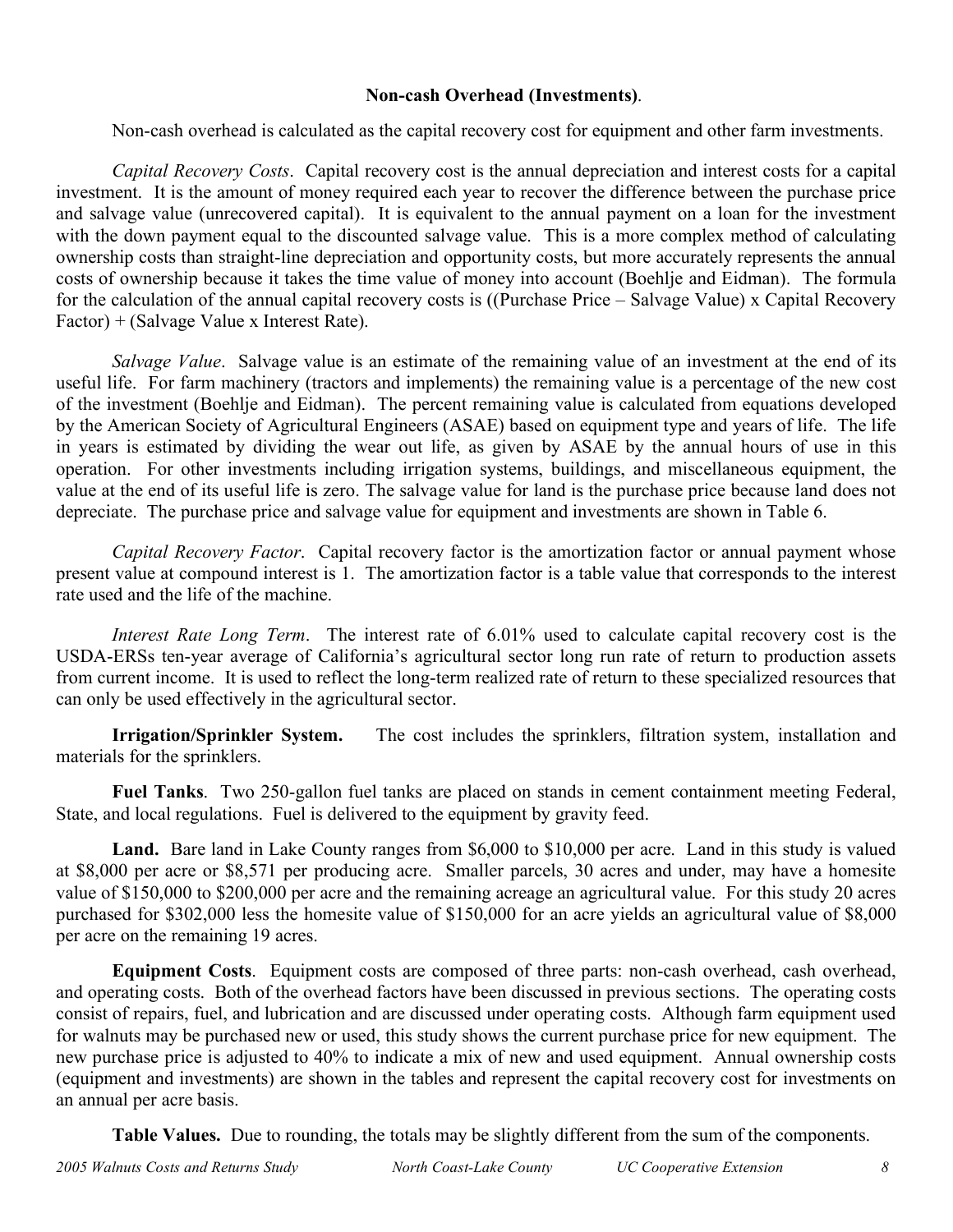### **REFERENCES**

- American Society of Agricultural Engineers. (ASAE). 1992. *American Society of Agricultural Engineers Standards Yearbook*. St. Joseph, MO.
- American Society of Farm Managers and Rural Appraisers. 2005. *Trends in Agricultural Land & Lease Values*. California Chapter of the American Society of Farms Managers and Rural Appraisers. Woodbridge, CA.
- Barker, Doug. 2005. *California Workers' Compensation Rating Data for Selected Agricultural Classifications as of January 1, 2005.* California Department of Insurance, Rate Regulation Branch.

Boehlje, Michael D., and Vernon R. Eidman. 1984. *Farm Management*. John Wiley and Sons. New York, NY

Coates, William W., Karen M. Klonsky, and Richard L. De Moura. 2002. *Sample Costs to Establish and Produce Walnuts, Central Coast.* University of California, Cooperative Extension. Department of Agricultural and Resource Economics. Davis, CA.

California State Automobile Association. 2005. *Gas Price Survey 2004.* AAA Public Affairs, San Francisco,

- California State Board of Equalization. *Fuel Tax Division Tax Rates*. Internet accessed January 2005. http://www.boe.ca.gov/sptaxprog/spftdrates.htm.
- University of California Statewide Integrated Pest Management Program. *UC Pest Management Guidelines, Walnuts*. 2005. University of California, Davis, CA. http://www.ipm.ucdavis.edu
- Ramos, David E. (ed.). *Walnut Production Manual*. University of California, Division of Agricultural and Natural Resources. Oakland, CA. Publication 3373.
- Reil, Wilbur. 2001. *Walnut Production in Yolo and Solano Counties of California.* University of California Cooperative Extension. Woodland, CA.
- Schwankl, Larry, Terry Prichard, Blaine Hanson, Ilene Wellman. 2000. *Costs of Pressurized Irrigation Systems for Tree Crops.* University of California, Division of Agriculture and Natural Resources. Oakland, CA. Publication 21585.
- United States Department of Agriculture-Economic Reporting Service. *Farm Financial Ratios Indicating Solvency and Profitability 1960 – 02, California*. 2002. Internet; accessed January 4, 2005. www.ers.usda.gov/data/farmbalancesheet/fbsdmu.htm

------------------------------------------------------------------

For information concerning the above or other University of California publications, contact UC DANR Communications Services at 1-800-994-8849, online at www.ucop.edu, or your local county UC Cooperative Extension office.

The University of California is an affirmative action/equal opportunity employer

University of California and the United States Department of Agriculture cooperating.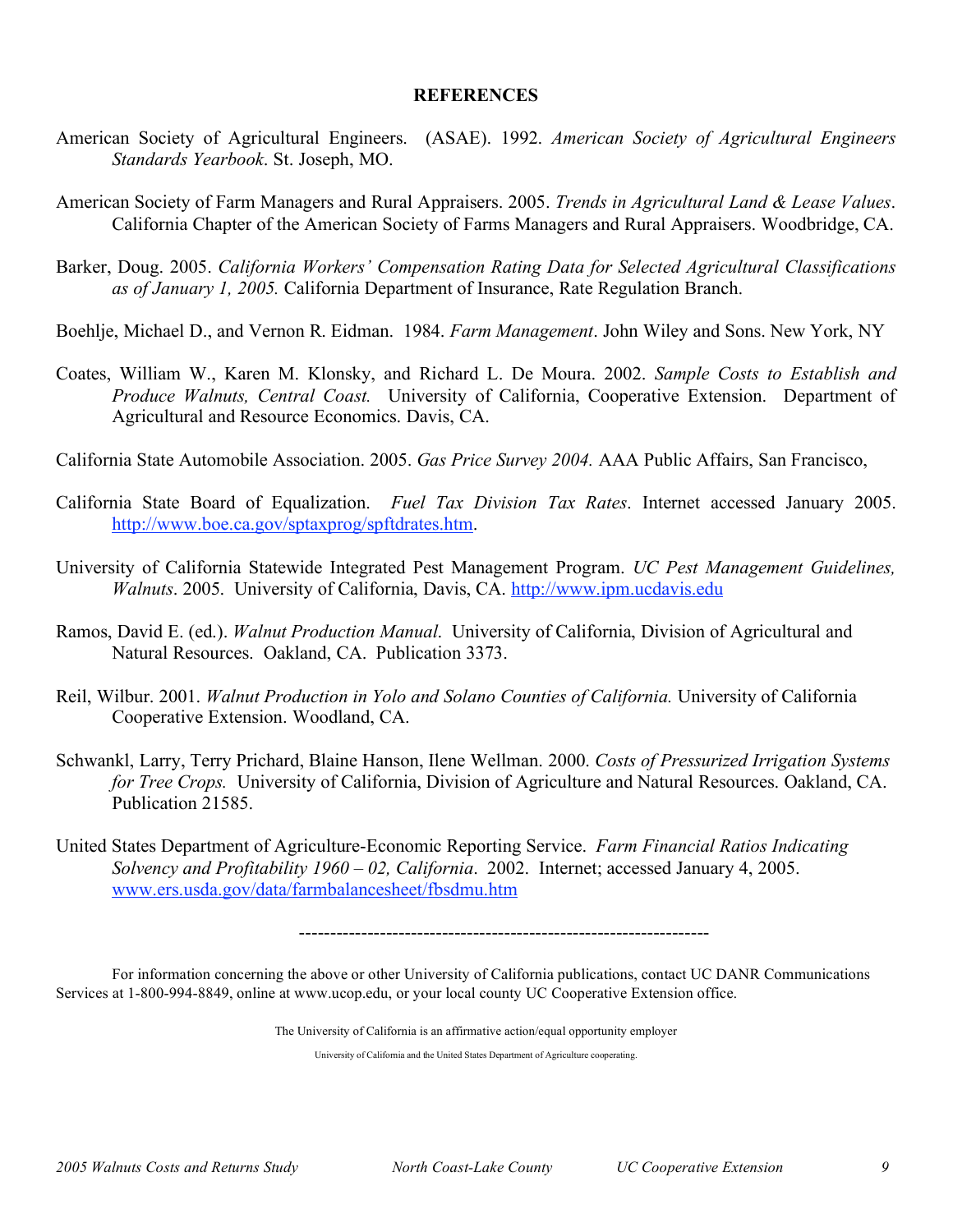#### UC COOPERATIVE EXTENSION **Table 1. SAMPLE COSTS PER ACRE TO ESTABLISH AN ENGLISH WALNUT ORCHARD** NORTH COAST - Lake County 2005

|                                                    | Cost Per Acre   |       |       |        |       |                |                |              |  |
|----------------------------------------------------|-----------------|-------|-------|--------|-------|----------------|----------------|--------------|--|
| Year:                                              | 1 <sub>st</sub> | 2nd   | 3rd   | 4th    | 5th   | 6th            | 7th            | 8th          |  |
| Yield: Dry, In-Shell Pounds Per Acre               |                 |       |       |        |       | 200            | 400            | 800          |  |
| <b>Planting Costs:</b>                             |                 |       |       |        |       |                |                |              |  |
| Land Preparation: Subsoil 2X                       | 250             |       |       |        |       |                |                |              |  |
| Land Preparation: Disc 2X                          | 17              |       |       |        |       |                |                |              |  |
| Land Preparation: Float 2X                         | 15              |       |       |        |       |                |                |              |  |
| Trees: 97 Per Acre @ \$15.00 ea., (4% in 2nd year) | 1,455           | 60    |       |        |       |                |                |              |  |
| Survey, Mark, Dig Holes & Plant                    | 168             | 5     |       |        |       |                |                |              |  |
| Stake & Paint Trees                                | 452             |       |       |        |       |                |                |              |  |
| TOTAL PLANTING COSTS                               | 2,356           | 65    |       |        |       |                |                |              |  |
| <b>Cultural Costs:</b>                             |                 |       |       |        |       |                |                |              |  |
| Pruning, Training & Tying 3X (Grower)              | 11              | 32    | 32    | 38     | 38    | 38             | 43             | 54           |  |
| Prune: Brush Disposal (push & burn)                |                 |       |       |        | 12    | 15             | 15             | 15           |  |
| Rodent: Squirrel (bait)                            |                 |       |       |        | 36    | 36             | 36             | 36           |  |
| Fertilizer: Nitrogen (UN32)                        |                 | 20    | 20    | 20     | 20    | 23             | 29             | 39           |  |
| Weed: Winter Strip Spray (Roundup, Goal)           | 35              | 35    | 38    | 38     | 38    | 38             | 38             | 38           |  |
| Weed: Disc Middles 5X (Yrs 1-2, 3 passes/middle)   | 36              | 36    | 24    | 24     | 24    | 24             | 24             | 24           |  |
| Weed: In-Season Strip Spray (Roundup)              | 6               | 9     | 9     | 9      | 9     | 9              | 9              | 9            |  |
| Disease: Walnut Blight (Kocide)                    |                 |       |       |        |       | 16             | 18             | 21           |  |
| Irrigate: (water $&$ labor)                        | 64              | 64    | 64    | 64     | 81    | 81             | 81             | 81           |  |
| Insect: Husk Fly (Success, Nu Lure Bait)           |                 |       |       |        |       | 42             | 42             | 42           |  |
| Pickup Truck Use                                   | 107             | 107   | 107   | 107    | 107   | 107            | 107            | 107          |  |
| ATV Use                                            | 57              | 57    | 57    | 57     | 57    | 57             | 57             | 57           |  |
| Leaf Analysis                                      |                 |       |       |        |       | 1              | $\mathbf{1}$   | $\mathbf{1}$ |  |
| TOTAL CULTURAL COSTS                               | 316             | 359   | 351   | 356    | 422   | 487            | 501            | 524          |  |
| <b>Harvest Costs:</b>                              |                 |       |       |        |       |                |                |              |  |
| Shake, Pick, Sweep, Rake                           |                 |       |       |        |       | 10             | 41             | 61           |  |
| Haul                                               |                 |       |       |        |       | $\mathbf{1}$   | $\overline{2}$ | 5            |  |
| Hull & Dry                                         |                 |       |       |        |       | 18             | 36             | 72           |  |
| California Walnut Commission Assessment Fee        |                 |       |       |        |       | $\overline{2}$ | $\overline{4}$ | 7            |  |
| TOTAL HARVEST COSTS                                |                 |       |       |        |       | 31             | 83             | 145          |  |
| Interest On Operating Capital $(a)$ 7.65%          | 159             | 13    | 9     | $\tau$ | 12    | 13             | 14             | 15           |  |
| TOTAL OPERATING COSTS/ACRE                         | 2,831           | 437   | 360   | 363    | 434   | 531            | 599            | 684          |  |
| <b>Cash Overhead Costs:</b>                        |                 |       |       |        |       |                |                |              |  |
| Office Expense                                     | 125             | 125   | 125   | 125    | 125   | 125            | 125            | 125          |  |
| <b>Sanitation Fees</b>                             | 24              | 24    | 24    | 24     | 24    | 24             | 24             | 24           |  |
| Liability Insurance                                | 23              | 23    | 23    | 23     | 23    | 23             | 23             | 23           |  |
| Property Taxes                                     | 107             | 107   | 107   | 107    | 107   | 111            | 111            | 111          |  |
| Property Insurance                                 | 19              | 19    | 19    | 19     | 20    | 21             | 21             | 21           |  |
| <b>Investment Repairs</b>                          | 71              | 71    | 71    | 71     | 71    | 71             | 71             | 71           |  |
| TOTAL CASH OVERHEAD COSTS                          | 370             | 369   | 369   | 369    | 369   | 375            | 375            | 375          |  |
| TOTAL CASH COSTS/ACRE                              | 3,201           | 806   | 729   | 732    | 804   | 906            | 974            | 1,059        |  |
| INCOME/ACRE FROM PRODUCTION                        |                 |       |       |        |       | 124            | 248            | 496          |  |
| NET CASH COSTS/ACRE FOR THE YEAR                   | 3,201           | 806   | 729   | 732    | 804   | 782            | 726            | 563          |  |
| PROFIT/ACRE ABOVE CASH COSTS                       |                 |       |       |        |       |                |                |              |  |
| <b>ACCUMULATED NET CASH COSTS/ACRE</b>             | 3,201           | 4,008 | 4,737 | 5,469  | 6,273 | 7,056          | 7,782          | 8,345        |  |

*2005 Walnuts Costs and Returns Study North Coast-Lake County UC Cooperative Extension 10*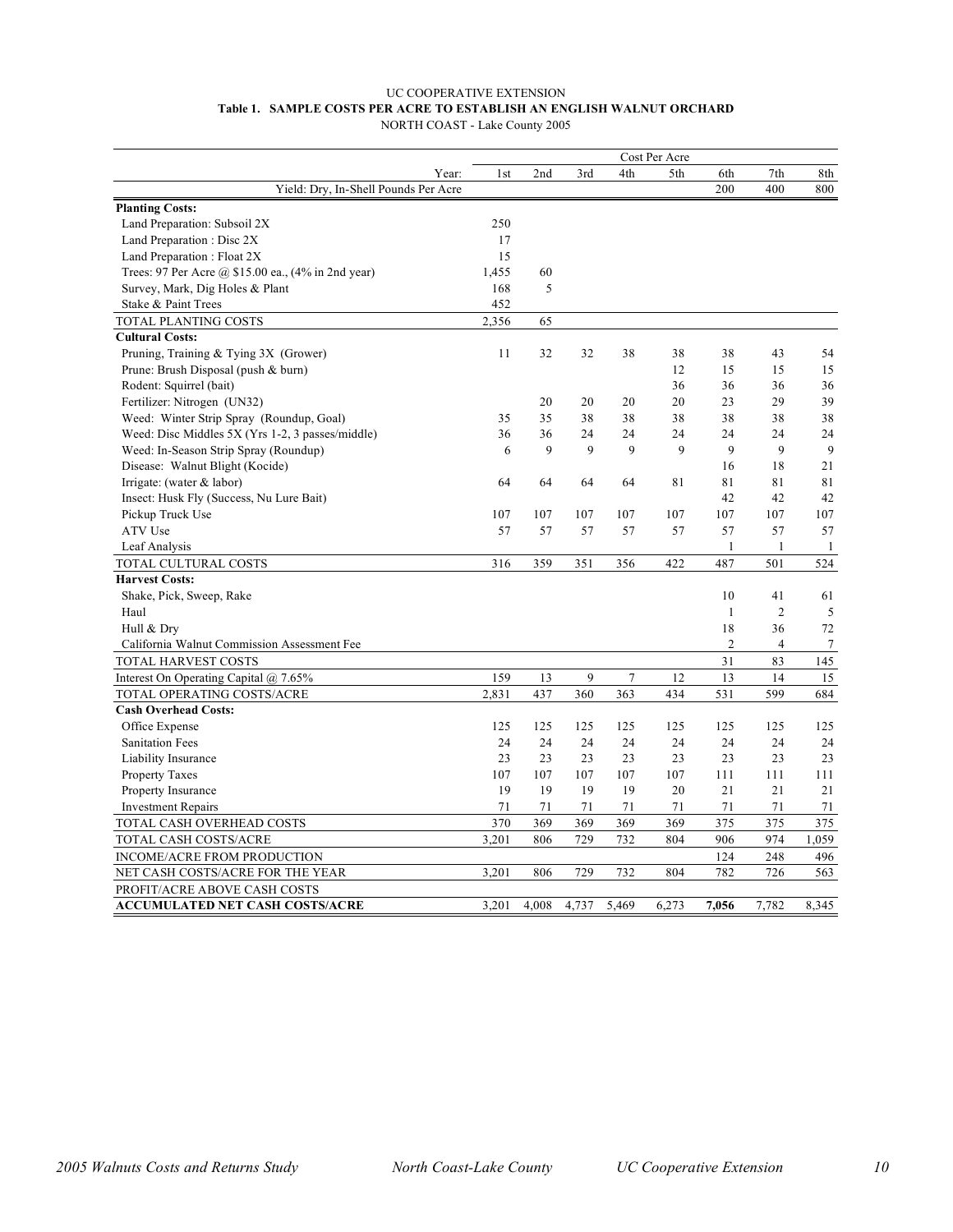#### UC COOPERATIVE EXTENSION Table 1. continued

|                                    | Cost Per Acre |       |       |       |        |          |          |          |
|------------------------------------|---------------|-------|-------|-------|--------|----------|----------|----------|
| Year:                              | 1st           | 2nd   | 3rd   | 4th   | 5th    | 6th      | 7th      | 8th      |
| Yield: Field Run - Pounds Per Acre |               |       |       |       |        | 200      | 400      | 800      |
| TOTAL DEPRECIATION                 |               |       |       |       |        |          |          |          |
| <b>Capital Recovery</b>            |               |       |       |       |        |          |          |          |
| Land                               | 481           | 481   | 481   | 481   | 481    | 481      | 481      | 481      |
| Shop Building                      | 153           | 153   | 153   | 153   | 153    | 153      | 153      | 153      |
| <b>Fuel Tanks</b>                  | 14            | 14    | 14    | 14    | 14     | 14       | 14       | 14       |
| Sprinkler Irrigation System        | 69            | 69    | 69    | 69    | 69     | 69       | 69       | 69       |
| Shop/Hand Tools                    | 36            | 36    | 36    | 36    | 36     | 36       | 36       | 36       |
| Equipment                          | 159           | 156   | 169   | 169   | 160    | 199      | 199      | 199      |
| TOTAL INTEREST ON INVESTMENT       | 911           | 909   | 922   | 922   | 913    | 951      | 952      | 952      |
| TOTAL COST/ACRE FOR THE YEAR       | 4.112         | 1,716 | 1,651 | 1,654 | 1.717  | 1,858    | 1,926    | 2,011    |
| INCOME/ACRE FROM PRODUCTION        |               |       |       |       |        | 124      | 248      | 496      |
| TOTAL NET COST/ACRE FOR THE YEAR   | 4,112         | 1,716 | 1,651 | 1,654 | 1,717  | 1,734    | 1.678    | 1,515    |
| NET PROFIT/ACRE ABOVE TOTAL COST   |               |       |       |       |        | $\Omega$ | $\Omega$ | $\theta$ |
| TOTAL ACCUMULATED NET COST/ACRE    | 4,112         | 5,828 | 7,479 | 9,133 | 10,850 | 12,584   | 14,262   | 15,777   |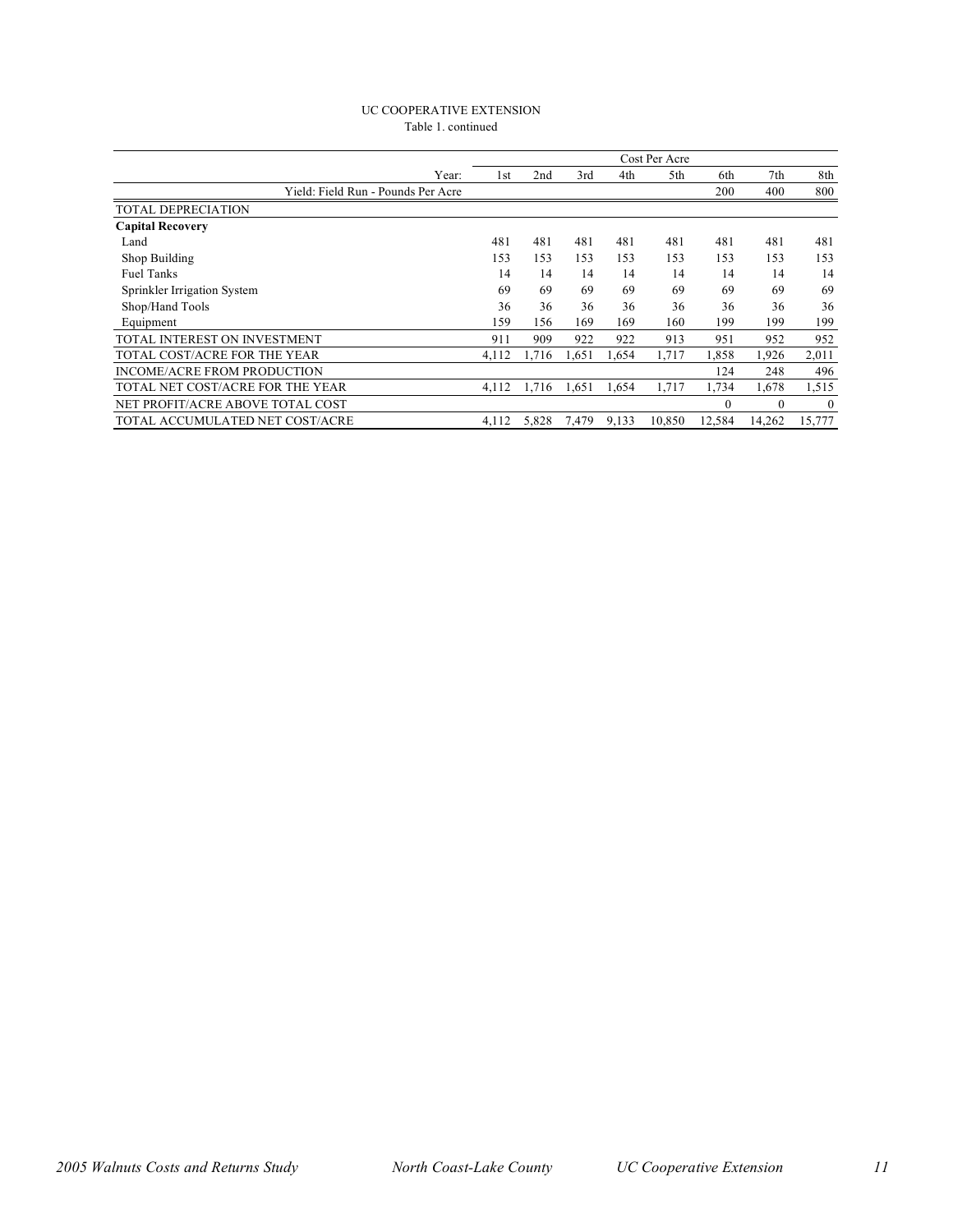### UC COOPERATIVE EXTENSION **Table 2. COSTS PER ACRE TO PRODUCE WALNUTS**

|                                             | Operation |                  |                  | Cash and Labor Costs per acre |                  |              |      |
|---------------------------------------------|-----------|------------------|------------------|-------------------------------|------------------|--------------|------|
|                                             | Time      | Labor            | Fuel, Lube       | Material                      | Custom/          | Total        | Your |
| Operation                                   | (Hrs/A)   | Cost             | & Repairs        | Cost                          | Rent             | Cost         | Cost |
| Cultural:                                   |           |                  |                  |                               |                  |              |      |
| Weed: Dormant Strip (Roundup, Goal)         | 0.18      | 3                | 2                | 33                            | $\boldsymbol{0}$ | 38           |      |
| Prune: Dormant                              | 6.00      | 64               | $\mathbf{0}$     | $\mathbf{0}$                  | $\boldsymbol{0}$ | 64           |      |
| Prune: Push & Burn Prunings                 | 0.42      | 12               | 3                | $\boldsymbol{0}$              | $\boldsymbol{0}$ | 15           |      |
| Rodent: Squirrel (bait)                     | 0.53      | 9                | $\mathbf{1}$     | 26                            | $\boldsymbol{0}$ | 36           |      |
| Weed: Mow Middles 5X (2 passes/middle)      | 0.92      | 16               | 8                | $\boldsymbol{0}$              | $\mathbf{0}$     | 24           |      |
| Disease: Walnut Blight (Kocide)             | 0.20      | 3                | 2                | 26                            | 0                | 32           |      |
| Fertilize: Nitrogen (UN32)                  | 0.00      | $\boldsymbol{0}$ | $\mathbf{0}$     | 59                            | $\mathbf{0}$     | 59           |      |
| Irrigate: (Water & Labor)                   | 3.60      | 39               | $\mathbf{0}$     | 90                            | $\mathbf{0}$     | 129          |      |
| Insect: Husk Fly (Success, NuLure)          | 1.05      | 18               | 2                | 22                            | $\boldsymbol{0}$ | 42           |      |
| Weed: In-Season Spray (Roundup)             | 0.18      | 3                | $\overline{c}$   | 5                             | $\boldsymbol{0}$ | 9            |      |
| Fertilize: Leaf Analysis 1X/3Yr             | 0.04      | $\boldsymbol{0}$ | $\boldsymbol{0}$ | $\boldsymbol{0}$              | 1                | $\mathbf{1}$ |      |
| ATV Use                                     | 3.00      | 51               | 6                | $\mathbf{0}$                  | $\boldsymbol{0}$ | 57           |      |
| Pickup Use                                  | 4.39      | 75               | 32               | $\boldsymbol{0}$              | $\boldsymbol{0}$ | 107          |      |
| TOTAL CULTURAL COSTS                        | 20.51     | 294              | 57               | 262                           | $\mathbf{1}$     | 613          |      |
| Harvest:                                    |           |                  |                  |                               |                  |              |      |
| Harvest-Shake, Pickup (Custom). Rake (hand) | 2.00      | 21               | $\boldsymbol{0}$ | $\boldsymbol{0}$              | 250              | 271          |      |
| Harvest: Haul (Custom)                      | 0.00      | $\boldsymbol{0}$ | $\boldsymbol{0}$ | $\boldsymbol{0}$              | 30               | 30           |      |
| Harvest: Hull, Dry (Custom)                 | 0.00      | $\boldsymbol{0}$ | $\boldsymbol{0}$ | $\boldsymbol{0}$              | 450              | 450          |      |
| <b>CWC</b> Assessment Fee                   | 0.00      | $\boldsymbol{0}$ | $\mathbf{0}$     | 45                            | $\boldsymbol{0}$ | 45           |      |
| TOTAL HARVEST COSTS                         | 2.00      | 21               | $\mathbf{0}$     | 45                            | 730              | 796          |      |
| Interest on operating capital $@$ 7.65%     |           |                  |                  |                               |                  | 26           |      |
| TOTAL OPERATING COSTS/ACRE                  |           | 315              | 57               | 307                           | 731              | 1,436        |      |
| Cash Overhead:                              |           |                  |                  |                               |                  |              |      |
| Office Expense                              |           |                  |                  |                               |                  | 125          |      |
| Liability Insurance                         |           |                  |                  |                               |                  | 23           |      |
| <b>Sanitation Fee</b>                       |           |                  |                  |                               |                  | 24           |      |
| Property Taxes                              |           |                  |                  |                               |                  | 146          |      |
| Property Insurance                          |           |                  |                  |                               |                  | 46           |      |
| <b>Investment Repairs</b>                   |           |                  |                  |                               |                  | 106          |      |
| TOTAL CASH OVERHEAD COSTS                   |           |                  |                  |                               |                  | 469          |      |
| TOTAL CASH COSTS/ACRE                       |           |                  |                  |                               |                  | 1,906        |      |
| Non-cash Overhead:                          |           | Per producing    |                  | Annual Cost                   |                  |              |      |
|                                             |           | Acre             |                  | Capital Recovery              |                  |              |      |
| <b>Buildings</b>                            |           | 2,105            |                  | 153                           |                  | 153          |      |
| <b>Fuel Tanks</b>                           |           | 184              |                  | 14                            |                  | 14           |      |
| Shop/Field Tools                            |           | 263              |                  | 36                            |                  | 36           |      |
| Sprinkler System                            |           | 1,000            |                  | 69                            |                  | 69           |      |
| Land                                        |           | 8,000            |                  | 481                           |                  | 481          |      |
| Orchard Establishment                       |           | 7,056            |                  | 520                           |                  | 520          |      |
|                                             |           | 2,182            |                  | 199                           |                  | 199          |      |
| Equipment                                   |           | 20,790           |                  | 1,471                         |                  | 1,471        |      |
| TOTAL NON-CASH OVERHEAD COSTS               |           |                  |                  |                               |                  |              |      |
| TOTAL COSTS/ACRE                            |           |                  |                  |                               |                  | 3,377        |      |

NORTH COAST - Lake County 2005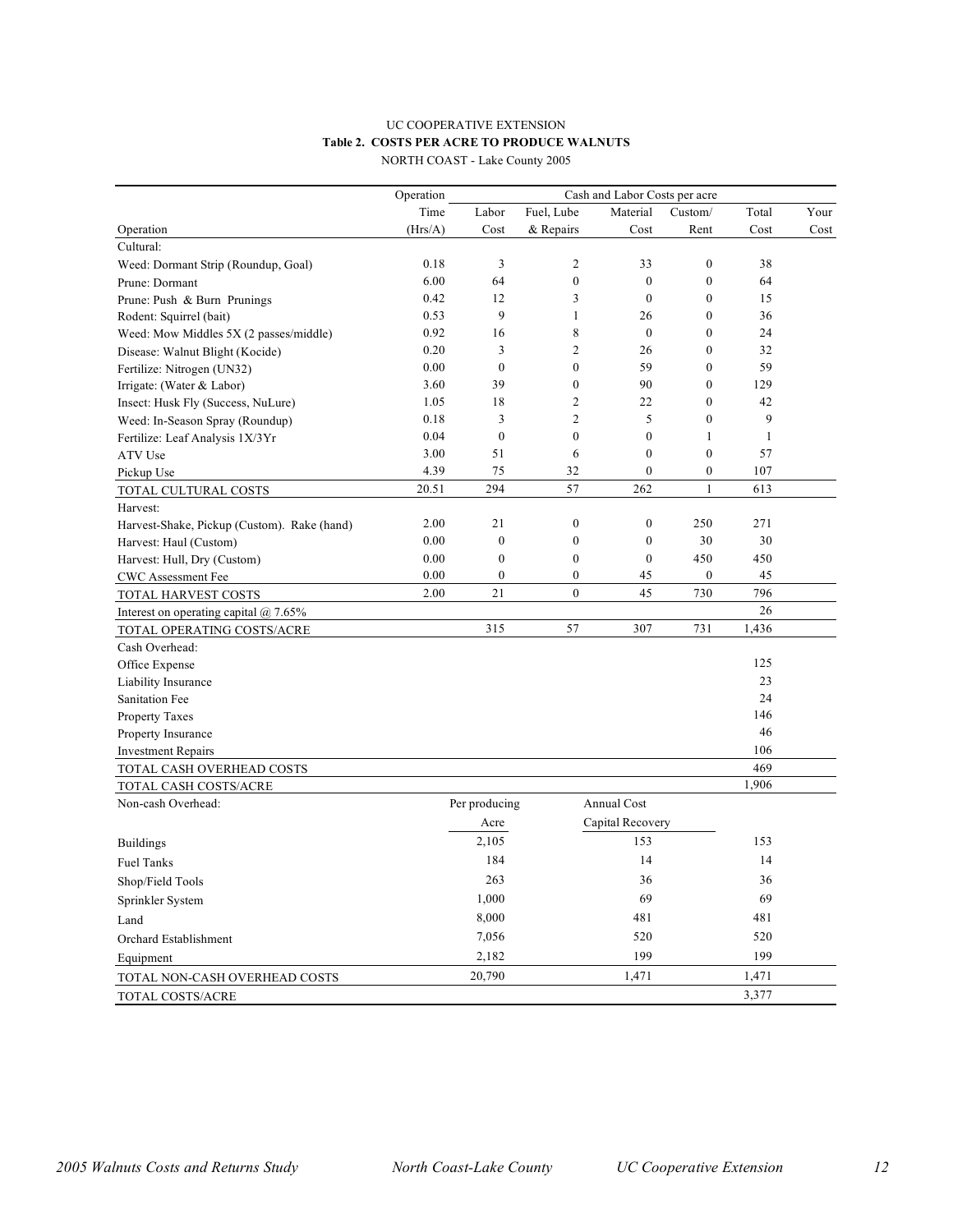### UC COOPERATIVE EXTENSION **Table 3. COSTS AND RETURNS PER ACRE TO PRODUCE WALNUTS**

NORTH COAST - Lake County 2005

|                                            | Quantity |      | Price or  | Value or  | Your |
|--------------------------------------------|----------|------|-----------|-----------|------|
|                                            | /Acre    | Unit | Cost/Unit | Cost/Acre | Cost |
| <b>GROSS RETURNS: Walnuts</b>              | 5,000.00 | Lb   | 0.62      | 3,100     |      |
| OPERATING COSTS                            |          |      |           |           |      |
| Fungicide:                                 |          |      |           |           |      |
| Kocide 101                                 | 8.00     | lb   | 3.31      | 26        |      |
| <b>Insecticide:</b>                        |          |      |           |           |      |
| <b>Success</b>                             | 2.56     | floz | 6.75      | 17        |      |
| Nu Lure Insect Bait                        | 1.60     | pt   | 3.14      | 5         |      |
| Fertilizer:                                |          |      |           |           |      |
| <b>UN-32</b>                               | 150.00   | lb N | 0.39      | 59        |      |
| Irrigation:                                |          |      |           |           |      |
| Water                                      | 24.00    | acin | 3.76      | 90        |      |
| Herbicide:                                 |          |      |           |           |      |
| Goal 2XL                                   | 1.75     | pt   | 16.41     | 29        |      |
| Roundup Ultra Max                          | 1.08     | pt   | 8.60      | 9         |      |
| Rodenticide:                               |          |      |           |           |      |
| Bait Station - Squirrel                    | 0.20     | each | 25.00     | 5         |      |
| Squirrel Bait - Wilco                      | 6.30     | 1b   | 3.35      | 21        |      |
| Custom:                                    |          |      |           |           |      |
| Harvest - Shake, Sweep, Pickup             | 5,000.00 | acre | 0.05      | 250       |      |
| Harvest - Haul Walnuts                     | 2.50     | ton  | 12.00     | 30        |      |
| Harvest - Hull/Dry                         | 5,000.00 | lb   | 0.09      | 450       |      |
| Fertilize - Leaf Analysis (1X/3 Yrs)       | 0.33     | acre | 1.60      | 1         |      |
| Assessment:                                |          |      |           |           |      |
| CA Walnut Commission                       | 5,000.00 | lb   | 0.01      | 45        |      |
| Labor (machine)                            | 13.02    | hrs  | 14.30     | 186       |      |
| Labor (non-machine)                        | 12.05    | hrs  | 10.72     | 129       |      |
| Fuel - Gas                                 | 13.84    | hrs  | 2.25      | 31        |      |
| Fuel - Diesel                              | 5.62     | gal  | 2.00      | 11        |      |
| Lube                                       |          |      |           | 6         |      |
|                                            |          |      |           | 8         |      |
| Machinery repair                           |          |      |           | 26        |      |
| Interest on operating capital $@$ 7.65%    |          |      |           |           |      |
| TOTAL OPERATING COSTS/ACRE                 |          |      |           | 1,436     |      |
| NET RETURNS ABOVE OPERATING COSTS          |          |      |           | 1,664     |      |
| CASH OVERHEAD COSTS:                       |          |      |           |           |      |
| Office Expense                             |          |      |           | 125       |      |
| Liability Insurance                        |          |      |           | 23        |      |
| Sanitation Fee                             |          |      |           | 24        |      |
| Property Taxes                             |          |      |           | 146       |      |
| Property Insurance                         |          |      |           | 46        |      |
| <b>Investment Repairs</b>                  |          |      |           | 106       |      |
| TOTAL CASH OVERHEAD COSTS/ACRE             |          |      |           | 470       |      |
| TOTAL CASH COSTS/ACRE                      |          |      |           | 1,906     |      |
| NON-CASH OVERHEAD COSTS (Capital Recovery) |          |      |           |           |      |
| <b>Buildings</b>                           |          |      |           | 153       |      |
| <b>Fuel Tanks</b>                          |          |      |           | 14        |      |
| Shop/Field Tools                           |          |      |           | 36        |      |
| Sprinkler System                           |          |      |           | 69        |      |
| Land                                       |          |      |           | 481       |      |
| Orchard Establishment                      |          |      |           | 520       |      |
| Equipment                                  |          |      |           | 199       |      |
| TOTAL NON-CASH OVERHEAD COSTS\ACRE         |          |      |           | 1,471     |      |
| TOTAL COSTS/ACRE                           |          |      |           | 3,377     |      |
| NET RETURNS ABOVE TOTAL COSTS              |          |      |           | $-277$    |      |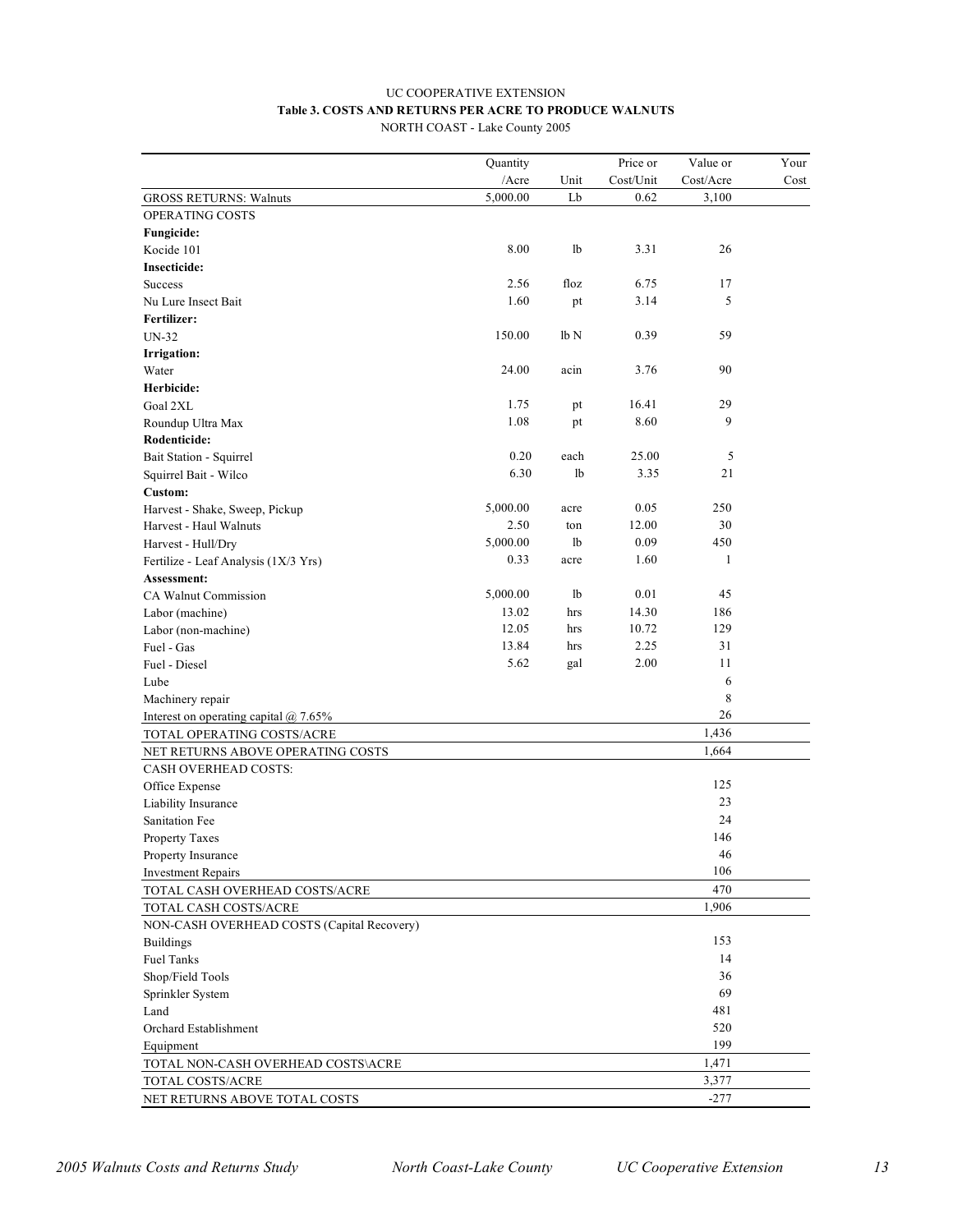#### UC COOPERATIVE EXTENSION **Table 4. MONTHLY CASH COSTS PER ACRE TO PRODUCE WALNUTS** NORTH COAST - Lake County 2005

| Beginning JAN 05                            | <b>JAN</b>     | <b>FEB</b>       | <b>MAR</b>       | <b>APR</b>     | <b>MAY</b>       | <b>JUN</b>     | <b>JUL</b>       | <b>AUG</b>     | <b>SEP</b>     | OCT            | <b>NOV</b>     | DEC            | <b>TOTAL</b> |
|---------------------------------------------|----------------|------------------|------------------|----------------|------------------|----------------|------------------|----------------|----------------|----------------|----------------|----------------|--------------|
| Ending DEC 05                               | 05             | 05               | 05               | 05             | 05               | 05             | 05               | 05             | 05             | 05             | 05             | 05             |              |
| Weed: Dormant Strip (Roundup, Goal)         | 38             |                  |                  |                |                  |                |                  |                |                |                |                |                | 38           |
| Prune: Dormant                              | 64             |                  |                  |                |                  |                |                  |                |                |                |                |                | 64           |
| Prune: Push Brush & Burn                    |                | 15               |                  |                |                  |                |                  |                |                |                |                |                | 15           |
| Rodent: Squirrel (bait)                     |                |                  | 4                | 4              | 4                | 4              | 4                | 4              |                | 4              | 4              | $\overline{4}$ | 36           |
| Weed: Mow Middles 5X (1 pass/middle)        |                |                  |                  | 5              | 5                | 5              | 5                | 5              |                |                |                |                | 24           |
| Disease: Walnut Blight (Kocide)             |                |                  |                  | 32             |                  |                |                  |                |                |                |                |                | 32           |
| Fertilize: Nitrogen (UN32)                  |                |                  |                  |                |                  | 59             |                  |                |                |                |                |                | 59           |
| Irrigate: (Water & Labor)                   |                |                  |                  |                |                  | 32             | 64               | 32             |                |                |                |                | 129          |
| Insect: Husk Fly (Success, NuLure)          |                |                  |                  |                |                  |                | 11               | 21             | 11             |                |                |                | 42           |
| Weed: In-Season Spray (Roundup)             |                |                  |                  |                |                  |                | 9                |                |                |                |                |                | 9            |
| Fertilize: Leaf Analysis 1X/3Yr             |                |                  |                  |                |                  |                |                  |                |                |                |                |                |              |
| ATV Use                                     | 6              | 6                | 6                | 6              | 6                | 6              | 6                | 6              | 6              | 6              |                |                | 57           |
| Pickup Use                                  | 9              | 9                | 9                | 9              | $\mathbf Q$      | 9              | 9                | 9              | 9              | 9              | 9              | 9              | 107          |
| TOTAL CULTURAL COSTS                        | 117            | 30               | 18               | 55             | 23               | 114            | 108              | 76             | 29             | 18             | 13             | 13             | 613          |
| Harvest:                                    |                |                  |                  |                |                  |                |                  |                |                |                |                |                | $\Omega$     |
| Harvest-Shake, Pickup (Custom). Rake (hand) |                |                  |                  |                |                  |                |                  |                |                | 271            |                |                | 271          |
| Harvest: Haul (Custom)                      |                |                  |                  |                |                  |                |                  |                |                | 30             |                |                | 30           |
| Harvest: Hull, Dry (Custom)                 |                |                  |                  |                |                  |                |                  |                |                | 450            |                |                | 450          |
| <b>CWC</b> Assessment Fee                   |                |                  |                  |                |                  |                |                  |                |                | 45             |                |                | 45           |
| <b>TOTAL HARVEST COSTS</b>                  | $\mathbf{0}$   | $\boldsymbol{0}$ | $\boldsymbol{0}$ | $\mathbf{0}$   | $\boldsymbol{0}$ | $\mathbf{0}$   | $\boldsymbol{0}$ | $\mathbf{0}$   | $\mathbf{0}$   | 796            | $\theta$       | $\theta$       | 796          |
| Interest on operating capital $@$ 7.65%     |                | $\mathbf{1}$     |                  | $\mathbf{1}$   | $\overline{2}$   | $\overline{2}$ | 3                | $\overline{3}$ | $\overline{4}$ | 9              | $\theta$       | $\theta$       | 26           |
| TOTAL OPERATING COSTS/ACRE                  | 118            | 30               | 19               | 56             | 25               | 116            | 111              | 80             | 32             | 823            | 12             | 12             | 1,436        |
| <b>CASH OVERHEAD:</b>                       |                |                  |                  |                |                  |                |                  |                |                |                |                |                |              |
| Office Expense                              | 10             | 10               | 10               | 10             | 10               | 10             | 10               | 10             | 10             | 10             | 10             | 10             | 125          |
| Liability Insurance                         |                |                  |                  |                |                  |                |                  |                |                | 23             |                |                | 23           |
| <b>Sanitation Fee</b>                       | $\overline{c}$ | $\overline{2}$   | $\overline{c}$   | $\overline{2}$ | $\overline{c}$   | $\overline{2}$ | $\overline{2}$   | $\overline{2}$ | $\overline{2}$ | $\overline{2}$ | $\overline{2}$ | $\overline{2}$ | 24           |
| Property Taxes                              |                |                  |                  | 73             |                  |                |                  |                |                |                |                | 73             | 146          |
| Property Insurance                          | 46             |                  |                  |                |                  |                |                  |                |                |                |                |                | 46           |
| <b>Investment Repairs</b>                   | 9              | 9                | 9                | 9              | 9                | 9              | 9                | 9              | 9              | 9              | 9              | 9              | 106          |
| <b>TOTAL CASH OVERHEAD COSTS</b>            | 67             | 21               | 21               | 94             | 21               | 21             | 21               | 21             | 21             | 44             | 21             | 94             | 470          |
| TOTAL CASH COSTS/ACRE                       | 185            | 52               | 41               | 150            | 46               | 137            | 132              | 101            | 54             | 867            | 34             | 107            | 1,905        |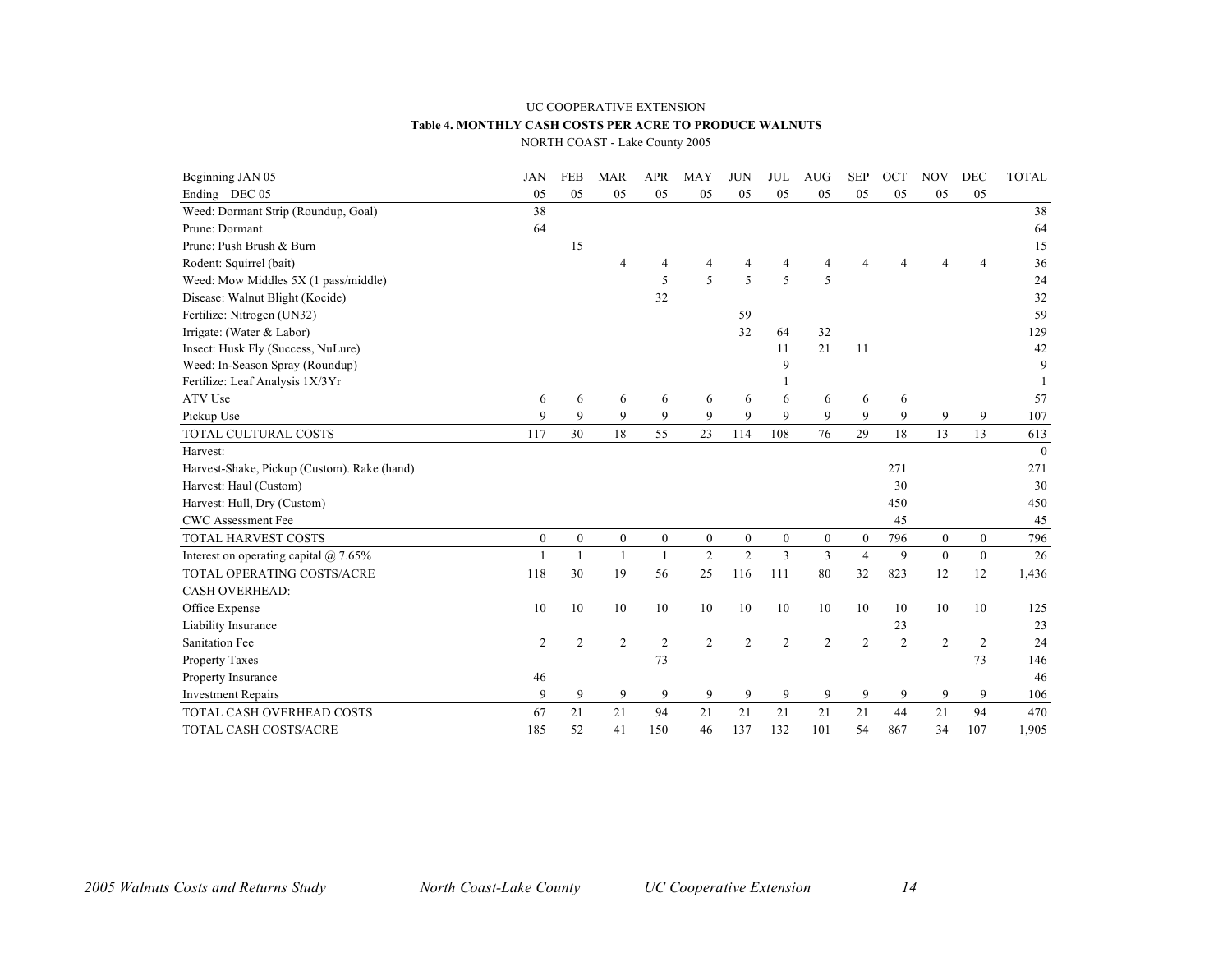#### UC COOPERATIVE EXTENSION **Table 5. RANGING ANALYSIS** NORTH COAST – Lake County 2005

### COSTS PER ACRE AT **VARYING YIELDS** TO PRODUCE WALNUTS

|                                   | YIELD (lb/acre – dry inshell) |       |       |       |       |       |       |  |  |  |
|-----------------------------------|-------------------------------|-------|-------|-------|-------|-------|-------|--|--|--|
|                                   | 1,000                         | 2.000 | 3.000 | 4.000 | 5,000 | 6.000 | 7,000 |  |  |  |
| <b>OPERATING COSTS</b>            |                               |       |       |       |       |       |       |  |  |  |
| Cultural Cost                     | 613                           | 613   | 613   | 613   | 613   | 613   | 613   |  |  |  |
| Harvest Cost                      | 150                           | 301   | 451   | 601   | 751   | 902   | 1,052 |  |  |  |
| Assessments                       | 9                             | 18    | 27    | 36    | 45    | 54    | 63    |  |  |  |
| Interest on operating capital     | 22                            | 23    | 24    | 25    | 26    | 27    | 28    |  |  |  |
| <b>TOTAL OPERATING COSTS/acre</b> | 794                           | 955   | 1,115 | 1,275 | 1,435 | 1,596 | 1,756 |  |  |  |
| <b>Total Operating Costs/lb</b>   | 0.79                          | 0.48  | 0.37  | 0.32  | 0.29  | 0.27  | 0.25  |  |  |  |
| <b>CASH OVERHEAD COSTS</b>        | 470                           | 470   | 470   | 470   | 470   | 470   | 470   |  |  |  |
| <b>TOTAL CASH COSTS/acre</b>      | 1,264                         | 1,425 | 1,585 | 1,745 | 1,905 | 2,066 | 2,226 |  |  |  |
| Total Cash Costs/lb               | 1.26                          | 0.71  | 0.53  | 0.44  | 0.38  | 0.34  | 0.32  |  |  |  |
| NON-CASH OVERHEAD COSTS           | 1,471                         | 1,471 | 1,471 | 1,471 | 1,471 | 1,471 | 1,471 |  |  |  |
| TOTAL COSTS /acre                 | 2,735                         | 2,896 | 3,056 | 3,216 | 3,376 | 3,537 | 3,697 |  |  |  |
| Total Costs/lb                    | 2.74                          | 1.45  | 1.02  | 0.80  | 0.68  | 0.59  | 0.53  |  |  |  |

\*Harvest includes custom operations: shake, sweep, pickup, haul plus raking labor

#### NET RETURNS PER ACRE **ABOVE OPERATING** COSTS

|                     |        |       |       | $YIELD (lb/acre - dry inshell)$ |       |       |       |
|---------------------|--------|-------|-------|---------------------------------|-------|-------|-------|
| $\frac{\sqrt{}}{2}$ | 1.000  | 2,000 | 3,000 | 4,000                           | 5,000 | 6,000 | 7,000 |
| 0.44                | $-354$ | $-75$ | 205   | 485                             | 765   | 1.044 | 1,324 |
| 0.50                | $-294$ | 45    | 385   | 725                             | 1,065 | 1,404 | 1,744 |
| 0.56                | $-234$ | 165   | 565   | 965                             | 1,365 | 1,764 | 2,164 |
| 0.62                | $-174$ | 285   | 745   | 1,205                           | 1,665 | 2,124 | 2,584 |
| 0.68                | $-114$ | 405   | 925   | 1.445                           | 1,965 | 2.484 | 3,004 |
| 0.74                | $-54$  | 525   | 1,105 | 1,685                           | 2,265 | 2.844 | 3,424 |
| 0.80                | 6      | 645   | 1.285 | 1.925                           | 2,565 | 3,204 | 3,844 |

#### NET RETURNS PER ACRE **ABOVE CASH** COSTS

|                     | $YIELD$ (lb/acre – dry inshell) |        |        |       |       |       |       |  |  |  |  |
|---------------------|---------------------------------|--------|--------|-------|-------|-------|-------|--|--|--|--|
| $\frac{\sqrt{}}{2}$ | 1.000                           | 2,000  | 3,000  | 4,000 | 5,000 | 6.000 | 7,000 |  |  |  |  |
| 0.44                | $-824$                          | $-545$ | $-265$ | 15    | 295   | 574   | 854   |  |  |  |  |
| 0.50                | $-764$                          | $-425$ | $-85$  | 255   | 595   | 934   | 1,274 |  |  |  |  |
| 0.56                | $-704$                          | $-305$ | 95     | 495   | 895   | 1.294 | 1,694 |  |  |  |  |
| 0.62                | $-644$                          | $-185$ | 275    | 735   | 1,195 | 1,654 | 2,114 |  |  |  |  |
| 0.68                | $-584$                          | $-65$  | 455    | 975   | 1,495 | 2,014 | 2,534 |  |  |  |  |
| 0.74                | $-524$                          | 55     | 635    | 1,215 | 1,795 | 2,374 | 2,954 |  |  |  |  |
| 0.80                | $-464$                          | 175    | 815    | 1.455 | 2.095 | 2.734 | 3,374 |  |  |  |  |

#### NET RETURNS PER ACRE **ABOVE TOTAL** COSTS

| $YIELD (lb/acre - dry inshell)$ |          |          |          |          |          |        |        |  |  |  |
|---------------------------------|----------|----------|----------|----------|----------|--------|--------|--|--|--|
| S/lb                            | 1.000    | 2,000    | 3,000    | 4,000    | 5,000    | 6,000  | 7,000  |  |  |  |
| 0.44                            | $-2,295$ | $-2,016$ | $-1,736$ | $-1.456$ | $-1,176$ | $-897$ | $-617$ |  |  |  |
| 0.50                            | $-2,235$ | $-1,896$ | $-1,556$ | $-1,216$ | $-876$   | $-537$ | $-197$ |  |  |  |
| 0.56                            | $-2,175$ | $-1,776$ | $-1,376$ | $-976$   | $-576$   | $-177$ | 223    |  |  |  |
| 0.62                            | $-2,115$ | $-1.656$ | $-1.196$ | $-736$   | $-276$   | 183    | 643    |  |  |  |
| 0.68                            | $-2,055$ | $-1,536$ | $-1,016$ | -496     | 24       | 543    | 1,063  |  |  |  |
| 0.74                            | $-1.995$ | $-1.416$ | $-836$   | $-256$   | 324      | 903    | 1,483  |  |  |  |
| 0.80                            | $-1,935$ | $-1,296$ | $-656$   | $-16$    | 624      | 1,263  | 1.903  |  |  |  |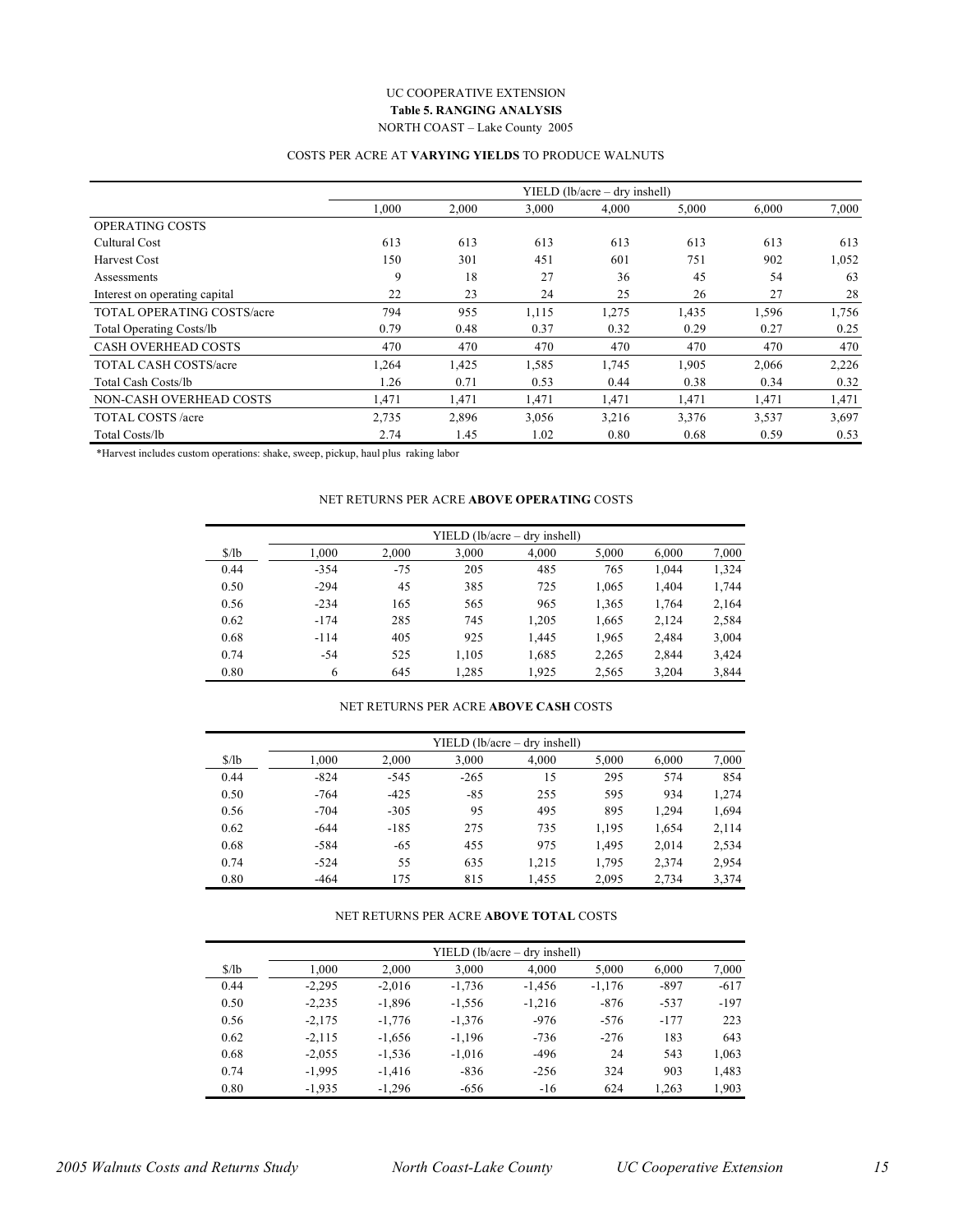#### UC COOPERATIVE EXTENSION **Table 6. WHOLE FARM ANNUAL EQUIPMENT, INVESTMENT AND BUSINESS OVERHEAD** NORTH COAST - Lake County 2005

|    |                         |         |      |         |          | Cash Overhead |       |        |
|----|-------------------------|---------|------|---------|----------|---------------|-------|--------|
|    |                         |         | Yrs  | Salvage | Capital  | Insur-        |       |        |
| Yr | Description             | Price   | Life | Value   | Recovery | ance          | Taxes | Total  |
| 05 | 55HP 5320 2WD Tractor   | 32,269  | 20   | 6,151   | 2,649    | 133           | 192   | 2,973  |
| 05 | ATV 550 Kawasaki        | 7.430   | 15   | 1,446   | 703      | 31            | 44    | 778    |
| 05 | ATV Sprayer 50 gallon   | 1,149   | 10   | 203     | 141      | 5             | 7     | 152    |
| 05 | <b>Brush Rake</b>       | 1,584   | 25   | 317     | 118      | 7             | 10    | 134    |
| 05 | Disc-Harrow 8'          | 8,850   | 20   | 1,400   | 734      | 35            | 51    | 821    |
| 05 | Loader Forks            | 810     | 30   | 162     | 57       | 3             | 5     | 65     |
| 05 | Orchard Sprayer 500 Gal | 21,000  | 20   | 4.712   | 1.704    | 89            | 129   | 1,922  |
| 05 | Pickup $1/2$ ton        | 26,000  | 10   | 7,680   | 2,952    | 116           | 168   | 3,236  |
| 05 | Weed Sprayer 100 G      | 4,550   | 20   | 237     | 391      | 17            | 24    | 431    |
|    | <b>TOTAL</b>            | 103,642 |      | 22,308  | 9.449    | 435           | 630   | 10,513 |
|    | 40% of New Cost *       | 41,457  |      | 8,923   | 3,780    | 174           | 252   | 4,205  |

#### ANNUAL EQUIPMENT COSTS

#### ANNUAL INVESTMENT COSTS

|                             |         |      |         |          | Cash Overhead |       |                          |        |
|-----------------------------|---------|------|---------|----------|---------------|-------|--------------------------|--------|
|                             |         | Yrs  | Salvage | Capital  | Insur-        |       |                          |        |
| Description                 | Price   | Life | Value   | Recovery | ance          | Taxes | Repairs                  | Total  |
| Buildings 1200 sqft         | 40,000  | 30   |         | 2,909    | 138           | 200   | 800                      | 4,047  |
| Orchard Establishment       | 132,620 | 29   |         | 9,768    | 458           | 663   | 663                      | 11,552 |
| Fuel Tanks 2-250ga          | 3,500   | 25   | 710     | 261      | 15            | 21    | 70                       | 367    |
| Land (19 acres)             | 152,000 | 35   | 152.000 | 9,135    | -             | 1,520 | $\overline{\phantom{a}}$ | 10,655 |
| Irrigation/Sprinkler System | 19,000  | 35   |         | 1,312    | 66            | 95    | 380                      | 1,853  |
| Shop/Field Tools            | 5,000   | 10   |         | 680      | 17            | 25    | 100                      | 822    |
| <b>TOTAL INVESTMENT</b>     | 352,120 |      | 152.710 | 24,065   | 693           | 2,524 | 2,013                    | 29,295 |

#### ANNUAL BUSINESS OVERHEAD COSTS

|                     | Units/ |      | Price/ | Total |
|---------------------|--------|------|--------|-------|
| Description         | Farm   | Unit | Unit   | Cost  |
| Liability Insurance | 19     | acre | 22.58  | 429   |
| Office Expense      | 19     | acre | 125.00 | 2,375 |
| Sanitation Fee      | 19     | acre | 23.68  | 450   |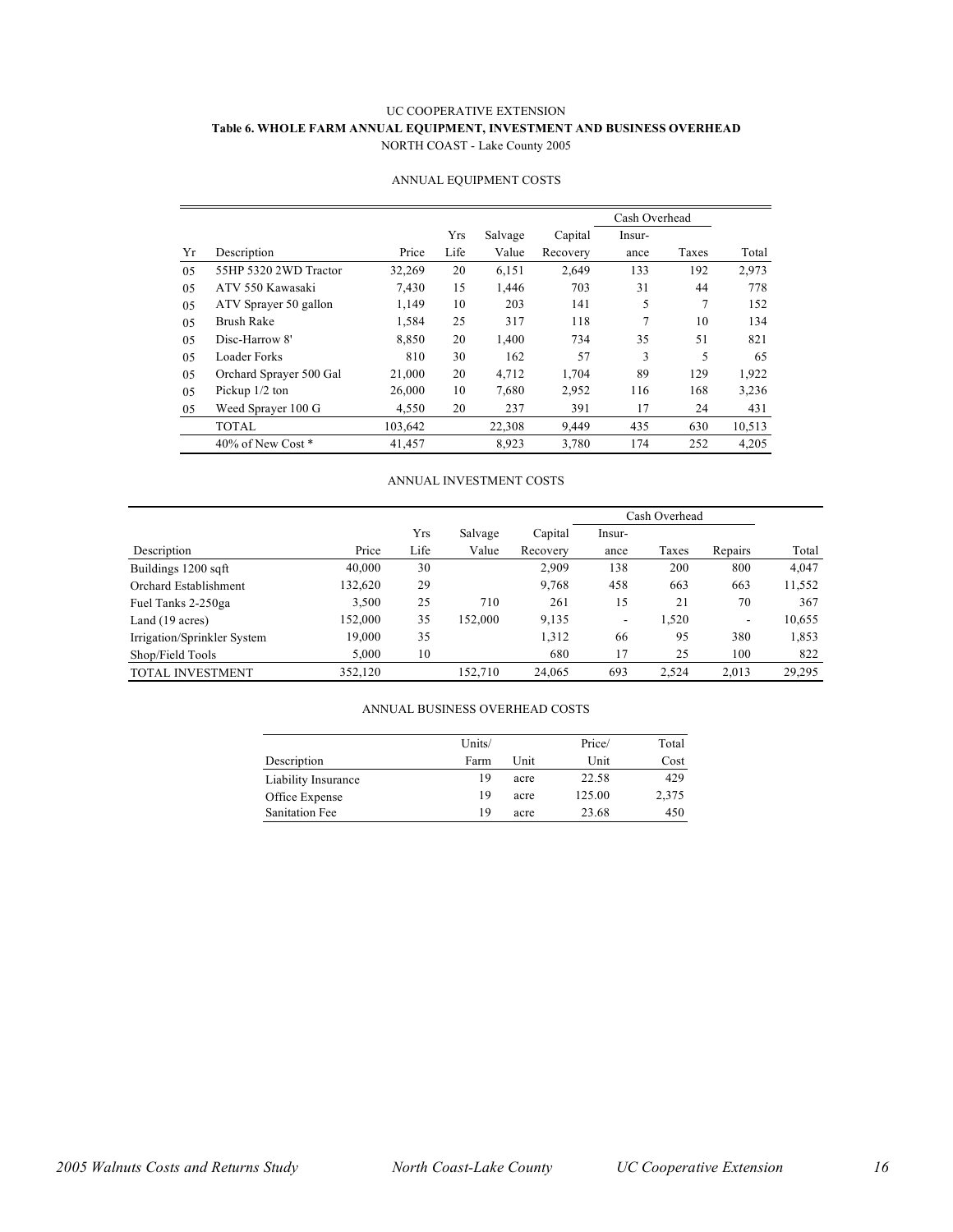#### UC COOPERATIVE EXTENSION **Table 7. HOURLY EQUIPMENT COSTS** NORTH COAST - Lake County 2005

|     |                         |        | <b>COSTS PER HOUR</b> |               |       |           |        |       |           |  |
|-----|-------------------------|--------|-----------------------|---------------|-------|-----------|--------|-------|-----------|--|
|     |                         | Actual |                       | Cash Overhead |       | Operating |        |       |           |  |
|     |                         | Hours  | Capital               | Insur-        |       |           | Fuel & | Total | Total     |  |
| Yr  | Description             | Used   | Recovery              | ance          | Taxes | Repairs   | Lube   | Oper. | Costs/Hr. |  |
| 05  | 55HP 5320 2WD Tractor   | 40     | 26.78                 | 1.34          | 1.94  | 0.88      | 6.21   | 7.09  | 37.15     |  |
| 05  | ATV 550 Kawasaki        | 87     | 3.24                  | 0.14          | 0.20  | 0.35      | 1.62   | 1.97  | 5.55      |  |
| 05  | ATV Sprayer 50 gallon   | 20     | 2.83                  | 0.09          | 0.14  | 0.09      | 0.00   | 0.09  | 3.15      |  |
| 0.5 | <b>Brush Rake</b>       | 8      | 5.97                  | 0.33          | 0.48  | 0.18      | 0.00   | 0.18  | 6.96      |  |
| 0.5 | Disc-Harrow 8'          | 18     | 16.83                 | 0.81          | 1.17  | 0.88      | 0.00   | 0.88  | 19.69     |  |
| 0.5 | Loader Forks            | 8      | 2.87                  | 0.17          | 0.25  | 0.09      | 0.00   | 0.09  | 3.38      |  |
| 05  | Orchard Sprayer 500 Gal | 4      | 183.27                | 9.54          | 13.82 | 2.20      | 0.00   | 2.20  | 208.83    |  |
| 05  | Pickup $1/2$ ton        | 83     | 14.17                 | 0.56          | 0.81  | 0.72      | 6.47   | 7.19  | 22.73     |  |
| 05  | Weed Sprayer 100 G      | 7      | 22.71                 | 0.96          | 1.39  | 0.50      | 0.00   | 0.50  | 25.56     |  |